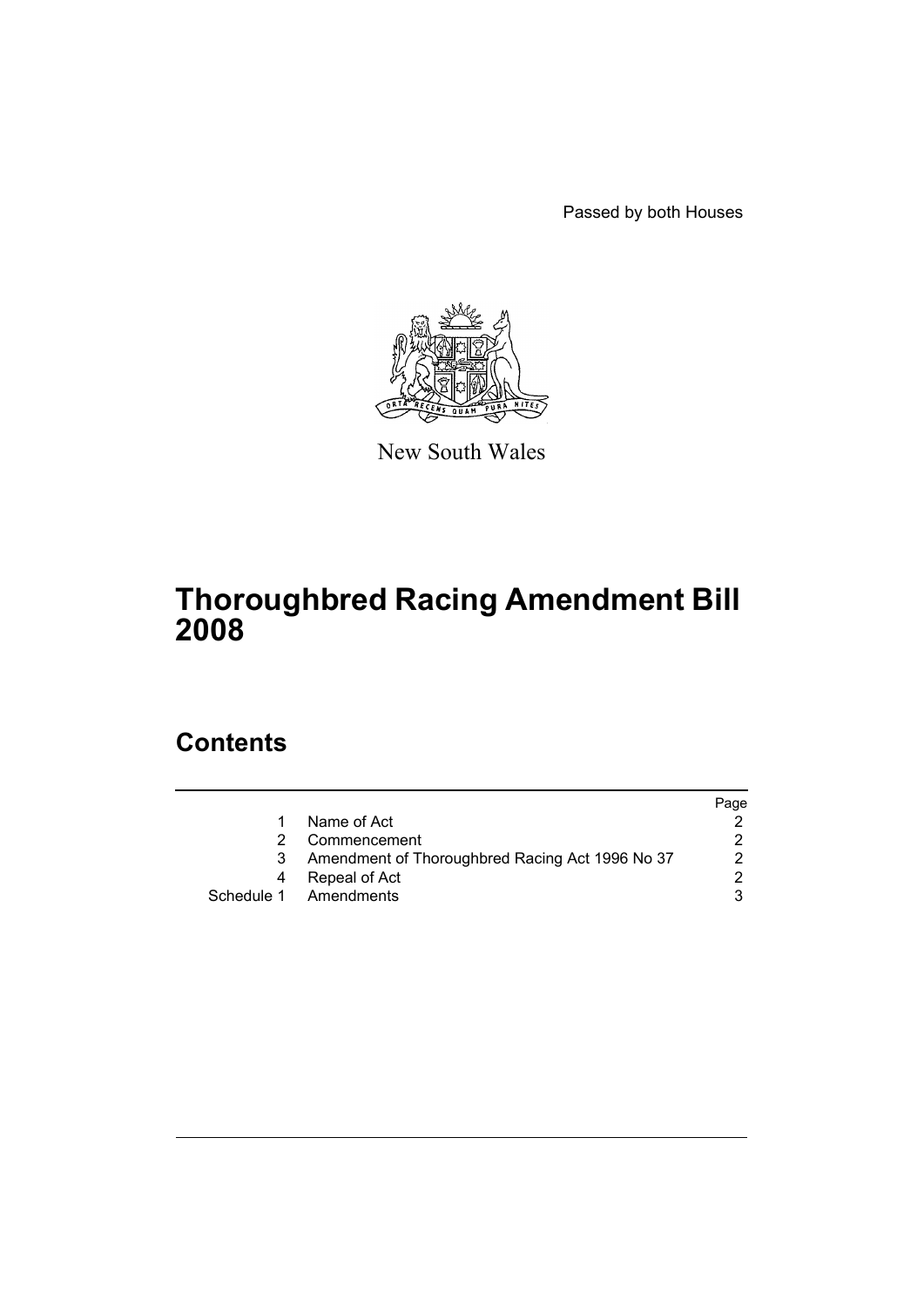*I certify that this public bill, which originated in the Legislative Assembly, has finally passed the Legislative Council and the Legislative Assembly of New South Wales.*

> *Clerk of the Legislative Assembly. Legislative Assembly, Sydney, , 2008*



New South Wales

# **Thoroughbred Racing Amendment Bill 2008**

Act No , 2008

An Act to amend the *Thoroughbred Racing Act 1996* to make further provision for the membership and functions of Racing NSW; and for other purposes.

*I have examined this bill and find it to correspond in all respects with the bill as finally passed by both Houses.*

*Assistant Speaker of the Legislative Assembly.*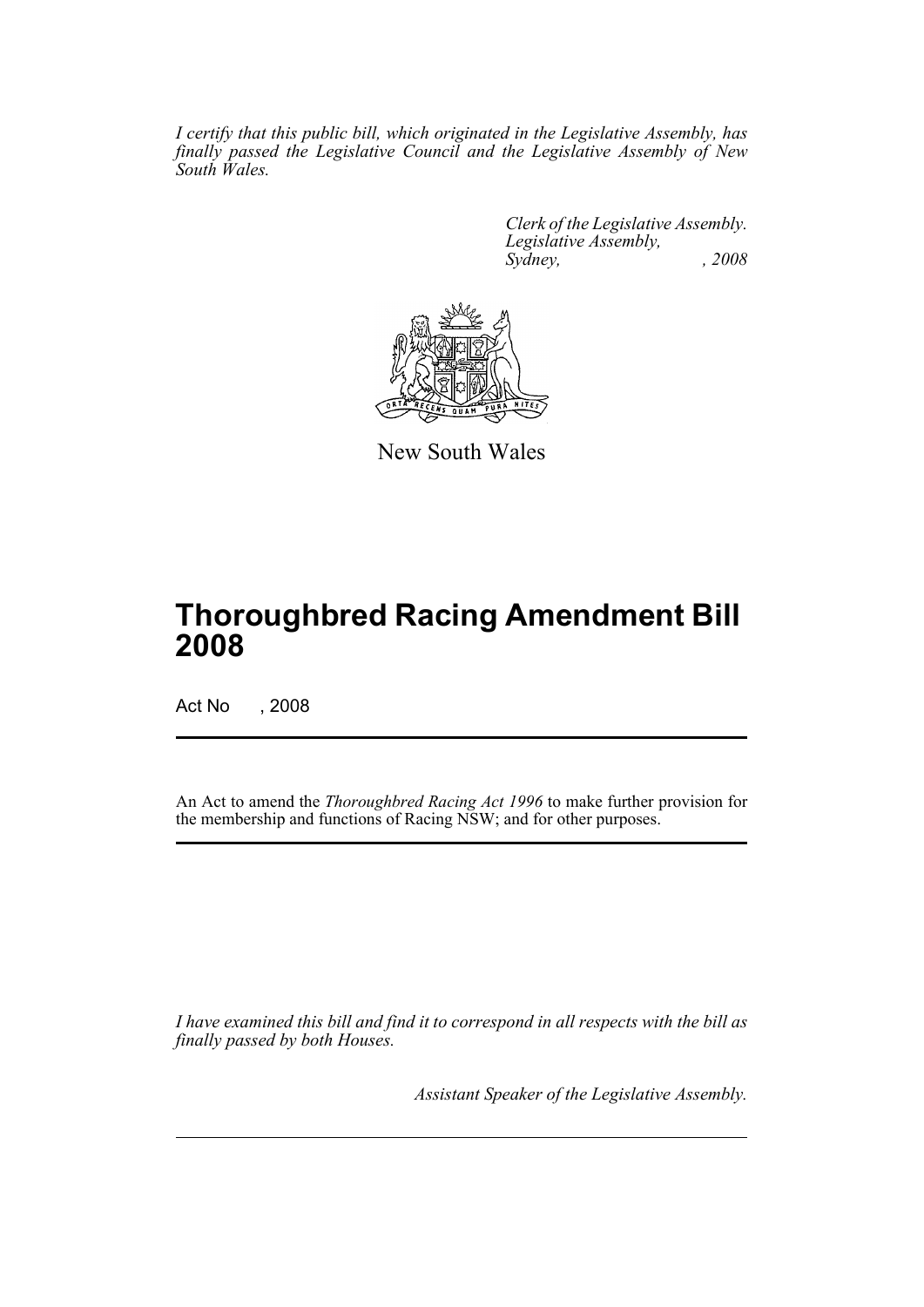# <span id="page-2-0"></span>**The Legislature of New South Wales enacts:**

#### **1 Name of Act**

This Act is the *Thoroughbred Racing Amendment Act 2008*.

#### <span id="page-2-1"></span>**2 Commencement**

- (1) This Act commences on a day or days to be appointed by proclamation, except as provided by subsection  $(2)$ .
- (2) The amendments made by this Act to Schedule 1 to the *Thoroughbred Racing Act 1996* commence on the date of assent to this Act.

#### <span id="page-2-2"></span>**3 Amendment of Thoroughbred Racing Act 1996 No 37**

The *Thoroughbred Racing Act 1996* is amended as set out in Schedule 1.

#### <span id="page-2-3"></span>**4 Repeal of Act**

- (1) This Act is repealed on the day following the day on which all of the provisions of the Act have commenced.
- (2) The repeal of this Act does not, because of the operation of section 30 of the *Interpretation Act 1987*, affect any amendment made by this Act.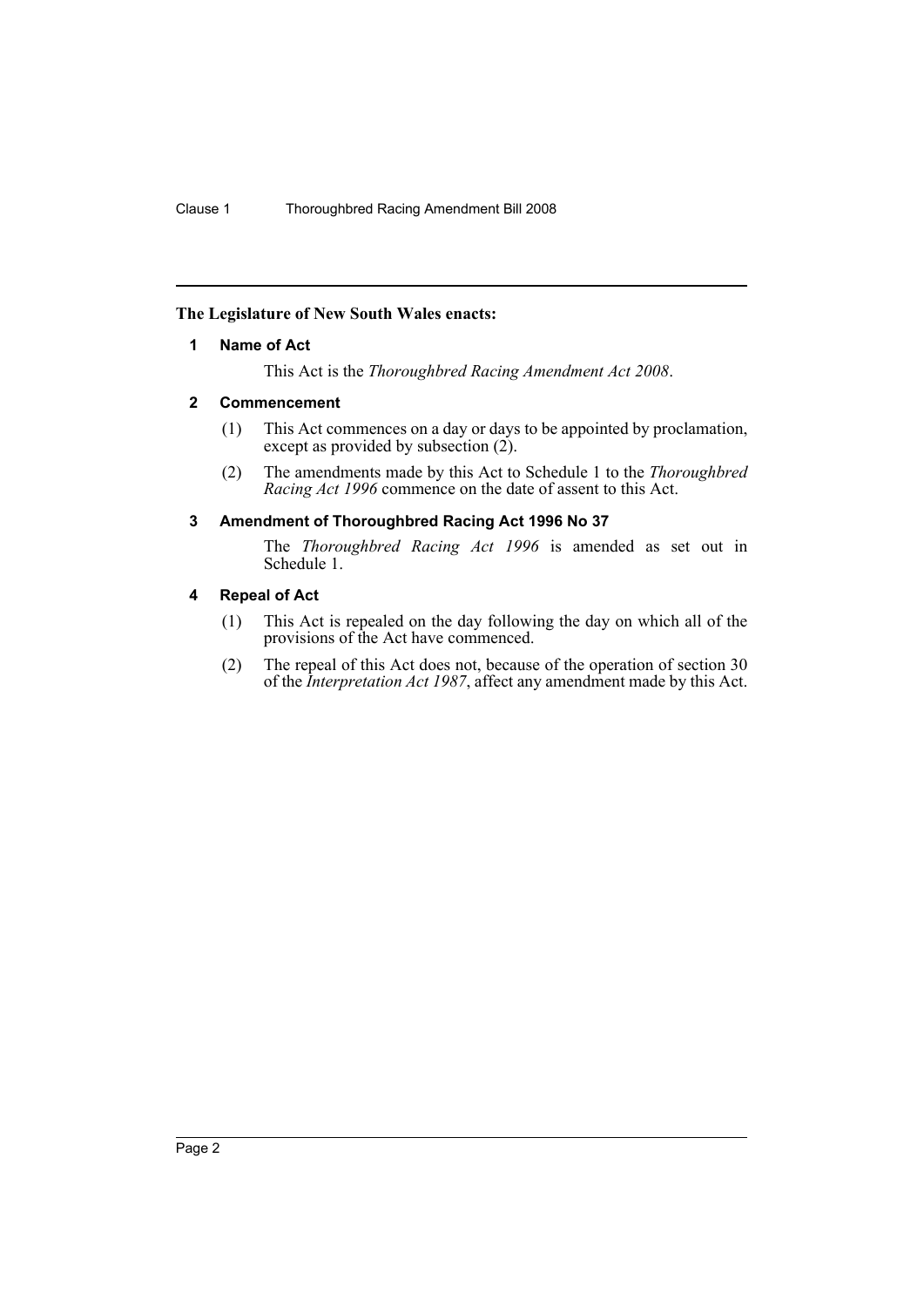Amendments **Schedule 1** and the set of the set of the set of the set of the set of the set of the set of the set of the set of the set of the set of the set of the set of the set of the set of the set of the set of the set

# <span id="page-3-0"></span>**Schedule 1 Amendments**

(Section 3)

#### **[1] Section 3 Definitions**

Omit the definitions of *additional member*, *Chairperson*, *eligible industry body*, *nominated members*, *RIPAC* and *voting members* from section 3 (1).

#### **[2] Section 3 (1)**

Insert in alphabetical order:

*appointed member* means a member of Racing NSW other than the Chief Executive.

*Appointments Panel* or *the Panel* means the Appointments Panel established by section 7.

*eligible industry body* means a body determined to be an eligible industry body for the time being under clause 1 (3) of Schedule 2. *RICG* means the Racing Industry Consultation Group established by this Act.

# **[3] Sections 6–8**

Omit the sections. Insert instead:

# **6 Membership**

- (1) Racing NSW is to consist of the following members:
	- (a) 5 members nominated for appointment by the Appointments Panel and appointed by the Minister to give effect to their nomination by the Appointments Panel,
	- (b) the Chief Executive.
- (2) A person is not eligible to be an appointed member of Racing NSW if the person:
	- (a) is an employee of a race club or racing association, or
	- (b) is a member of the governing body of a race club or eligible industry body, or
	- (c) holds a licence issued by Racing NSW or by a racing association, or
	- (d) is registered by or with the Greyhound and Harness Racing Regulatory Authority under the *Greyhound and Harness Racing Administration Act 2004*, or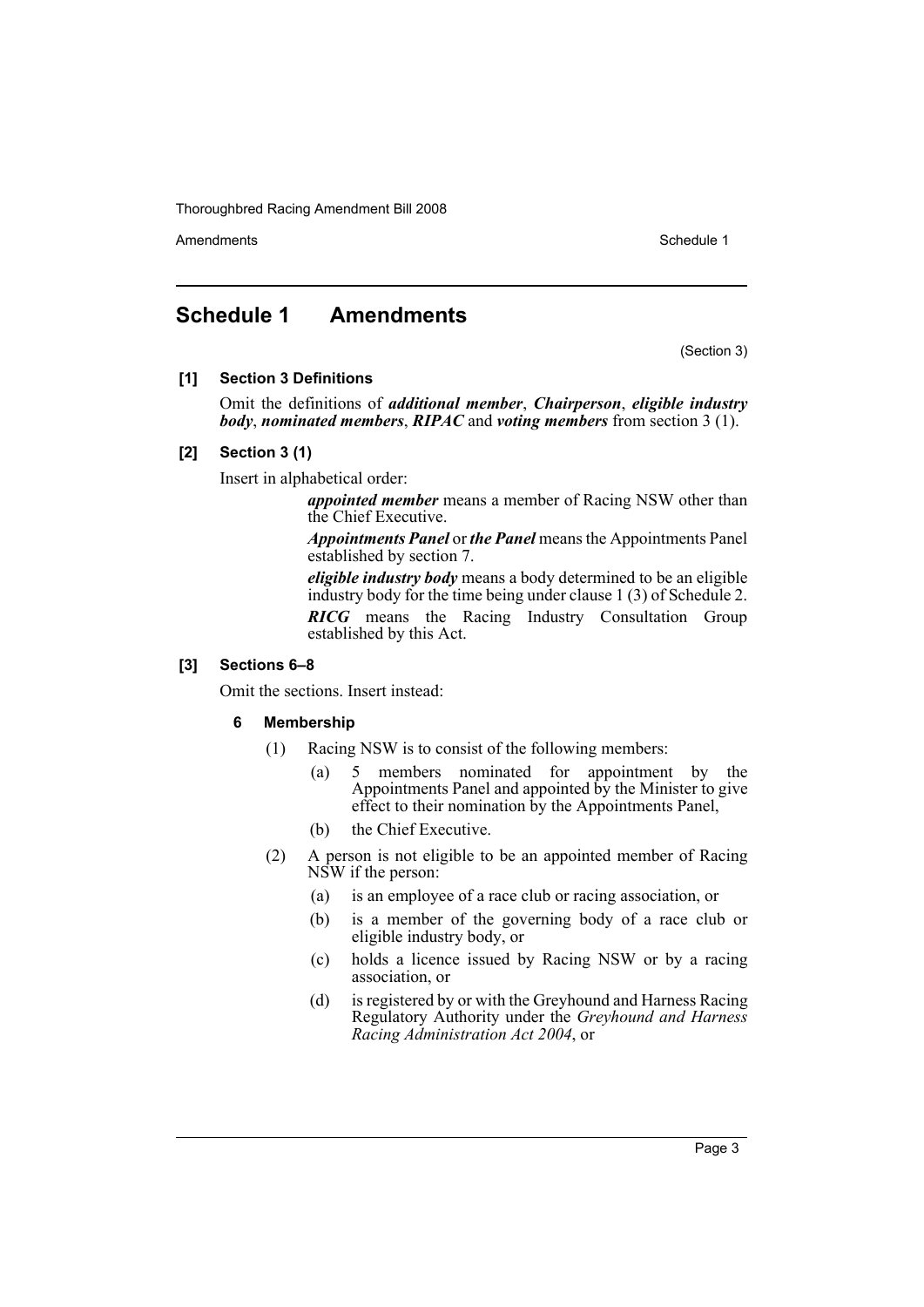Schedule 1 Amendments

- (e) is currently, or during the previous 10 years has been, warned off, disqualified or named on the Forfeits List under the Australian Rules of Racing, or
- (f) during the previous 10 years has been convicted in New South Wales of an offence that is punishable by imprisonment for 12 months or more, or convicted elsewhere than in New South Wales of an offence that, if committed in New South Wales, would be an offence so punishable, or
- (g) is an undischarged bankrupt or is taking advantage of the laws in force for the time being relating to bankruptcy, or
- (h) is a mentally incapacitated person.
- (3) A person is not eligible to be appointed as a member of Racing NSW if, at the time the person is recommended for appointment by the Appointments Panel, the person is a member of the Appointments Panel.
- (4) A person is not eligible to hold office as an appointed member of Racing NSW for more than 8 years in total (whether or not involving consecutive terms of office).
- (5) The Chief Executive does not have a vote at meetings of Racing NSW.
- (6) While a person is an appointed member of Racing NSW, any entitlement of the person to vote as a member of a race club or of an eligible industry body is suspended.

#### **7 Establishment and functions of Appointments Panel**

- (1) An Appointments Panel is established for the purposes of this Act. Schedule 2 has effect with respect to the members and procedure of the Appointments Panel.
- (2) The Appointments Panel has the function of nominating persons for appointment as members of Racing NSW and for that purpose must nominate no more and no less than the number of persons required to make the appointments for which the Appointments Panel is convened.
- (3) An appointed member of Racing NSW can (if otherwise eligible) be considered for nomination for reappointment as a member of Racing NSW.
- (4) The Appointments Panel must not nominate a person for appointment as a member of Racing NSW unless the Panel is satisfied that the person has experience in a senior administrative role or experience at a senior level in one or more of the fields of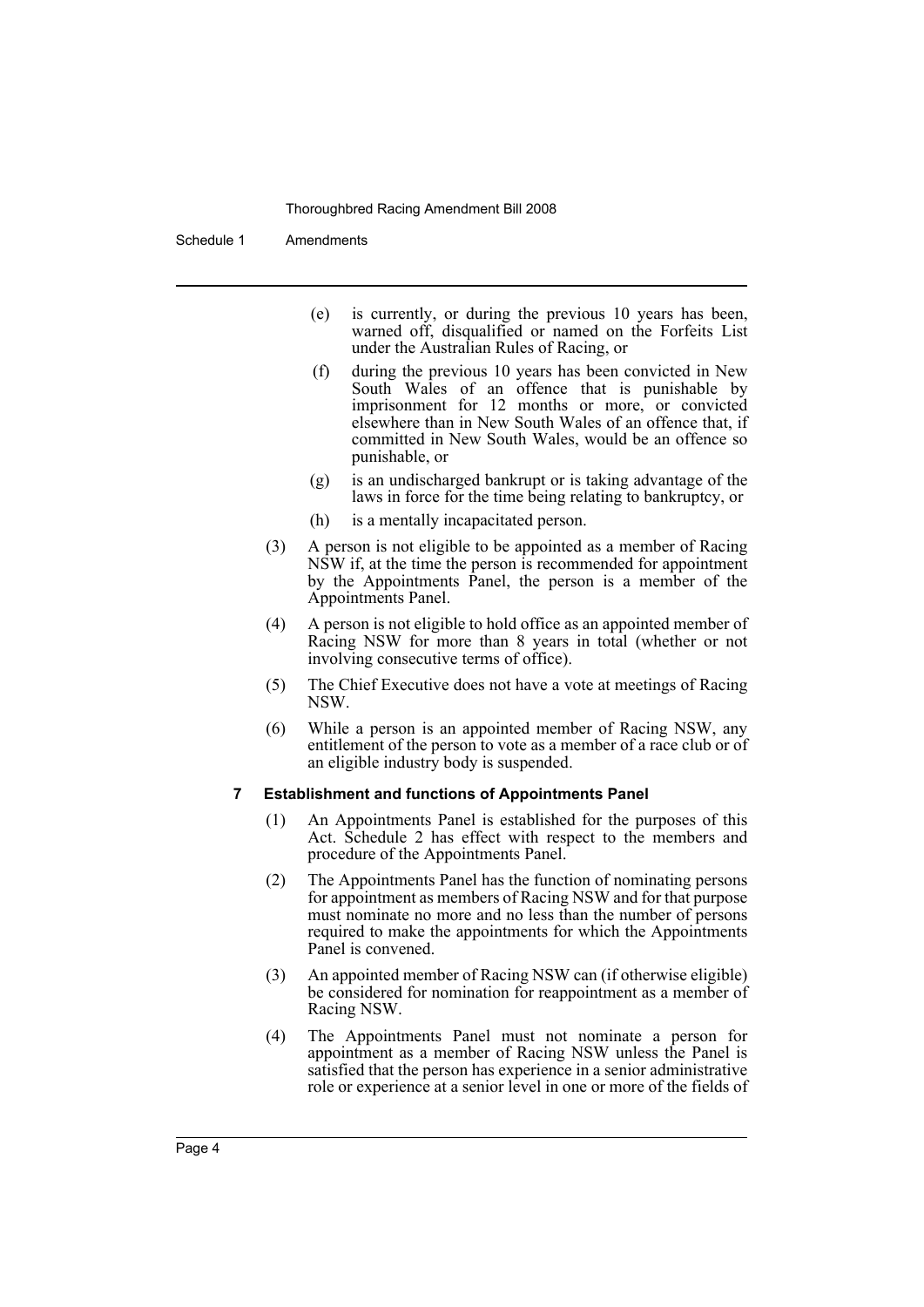Amendments **Amendments** Schedule 1

business, finance, law, marketing, technology, commerce, regulatory administration or regulatory enforcement.

- (5) Before nominating a person for appointment as a member of Racing NSW, the Appointments Panel must conduct a probity check of the person (with the level of scrutiny as determined by Racing NSW).
- (6) The Appointments Panel is to choose between candidates for nomination for appointment as a member of Racing NSW on the basis of merit, with merit to be determined on the basis of a candidate's abilities, qualifications, experience and personal qualities that are relevant to the performance of the duties of membership of Racing NSW.
- (7) The Appointments Panel must engage a recruitment consultant to assist it in the exercise of its functions. The recruitment consultant is to be selected by the Minister from a panel of 3 persons chosen by Racing NSW on the basis of a competitive tender process conducted for the purpose by Racing NSW.
- (8) The Appointments Panel may by agreement with Racing NSW, make use of any staff and facilities of Racing NSW in connection with the exercise of the Panel's functions.

# **8 Convening the Appointments Panel**

- (1) The Minister must, as and when required for the purposes of the appointment of persons as members of Racing NSW, convene the Appointments Panel for the purpose of nominating persons for appointment.
- (2) The Minister must also convene the Appointments Panel if 7 or more members of the Panel petition the Minister to convene the Panel to consider conducting a fresh recruitment process for the membership of Racing NSW.
- (3) When the Panel is convened to consider conducting a fresh recruitment process for the membership of Racing NSW, the following process applies:
	- (a) the Panel may call on Racing NSW to show cause why, for the reasons specified by the Panel, a fresh recruitment process for the nomination of new members of Racing NSW should not be conducted,
	- (b) the Panel must notify the Minister if it calls upon Racing NSW to show cause,
	- (c) if Racing NSW has been called upon to show cause and the Panel determines by a majority comprising at least 75% of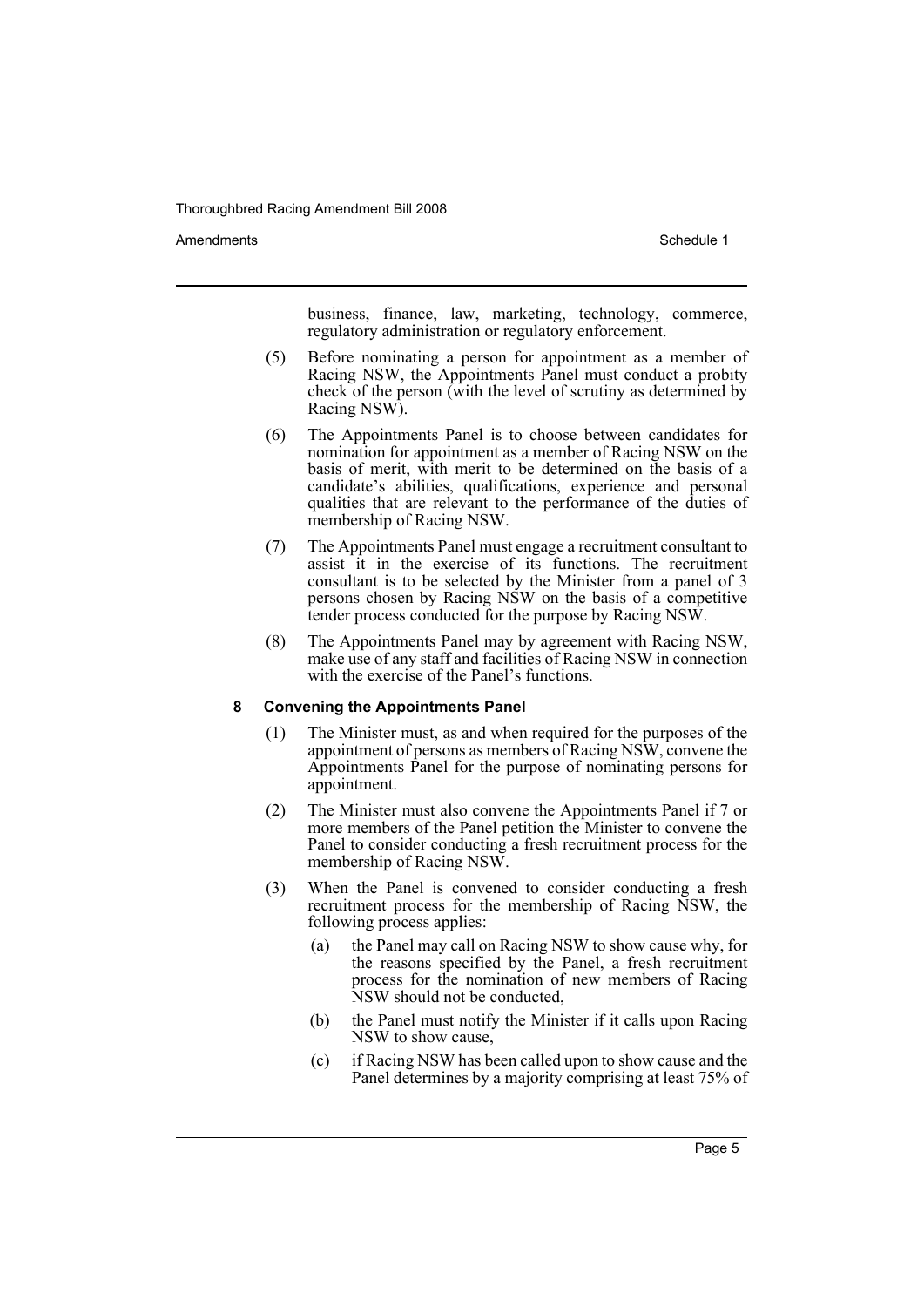Schedule 1 Amendments

the members of the Panel to conduct a fresh recruitment process, the Panel is taken to have been convened for that purpose and is to proceed to nominate persons for appointment to membership of Racing NSW in place of the existing membership,

- (d) the Panel must notify Racing NSW and the Minister of the reasons for its decision to conduct the fresh recruitment process,
- (e) existing members of Racing NSW can (if otherwise eligible) be considered for nomination in the fresh recruitment process,
- (f) the Minister must then appoint the persons nominated by the Appointments Panel as members of Racing NSW in place of the existing membership.

#### **[4] Section 9**

Omit the section. Insert instead:

#### **9 Term of office of members**

An appointed member of Racing NSW is to be appointed to hold office (subject to this Act) for a period of up to 4 years recommended by the Appointments Panel when nominating the member for appointment.

#### **[5] Section 10 Remuneration**

Omit "A voting member" from section 10 (1).

Insert instead "An appointed member".

#### **[6] Section 10 (1) (a)**

Omit the paragraph. Insert instead:

(a) remuneration consisting of a base amount adjusted annually in accordance with the annual percentage increase (if any) in the Consumer Price Index occurring after the determination or redetermination of the base amount takes effect, and

# **[7] Section 10 (1A)**

Insert after section 10 (1):

(1A) The Statutory and Other Offices Remuneration Tribunal may, on the application of Racing NSW, redetermine the base amount from time to time, with effect from the date of the redetermination or such later date as the Tribunal may specify.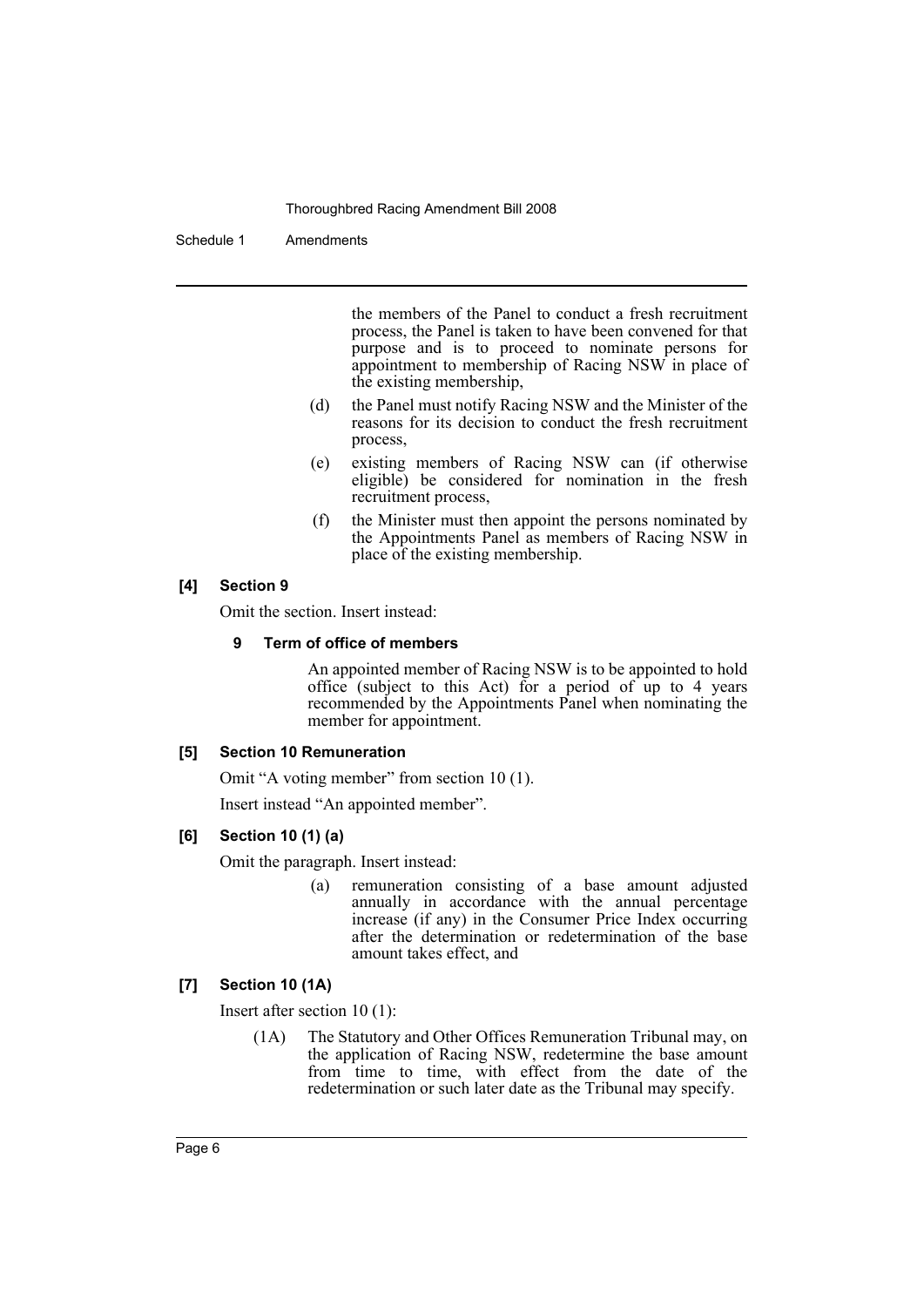Amendments **Amendments** Schedule 1

# **[8] Section 11**

Omit the section. Insert instead:

#### **11 Duty of members to act in interests of public and industry**

It is the duty of each appointed member of Racing NSW to act in the public interest and in the interests of the horse racing industry as a whole in New South Wales.

# **[9] Section 11A**

Insert after section 11:

# **11A Code of conduct**

- (1) Racing NSW must, within 3 months after the commencement of this section, adopt a code of conduct to be observed by members and staff of Racing NSW.
- (2) The code of conduct must include a statement of the duty of members of Racing NSW under sections 11 (Duty of members to act in interests of public and industry) and 21 (Disclosure of pecuniary interests by members) and the obligations of Racing NSW under section 21 in connection with disclosures under that section.
- (3) Racing NSW must review its code of conduct at least every 3 years and make such changes to it as it considers appropriate.

# **[10] Section 12 Personal liability**

Insert "or the Appointments Panel" after "a member of Racing NSW".

# **[11] Section 12 (2)**

Insert at the end of section 12:

(2) If this section prevents liability attaching to a person, the liability attaches instead to Racing NSW.

# **[12] Section 13 Functions of Racing NSW**

Insert after section 13 (1) (b):

(b1) such functions in relation to the business, economic development and strategic development of the horse racing industry in the State as are conferred or imposed by this Act,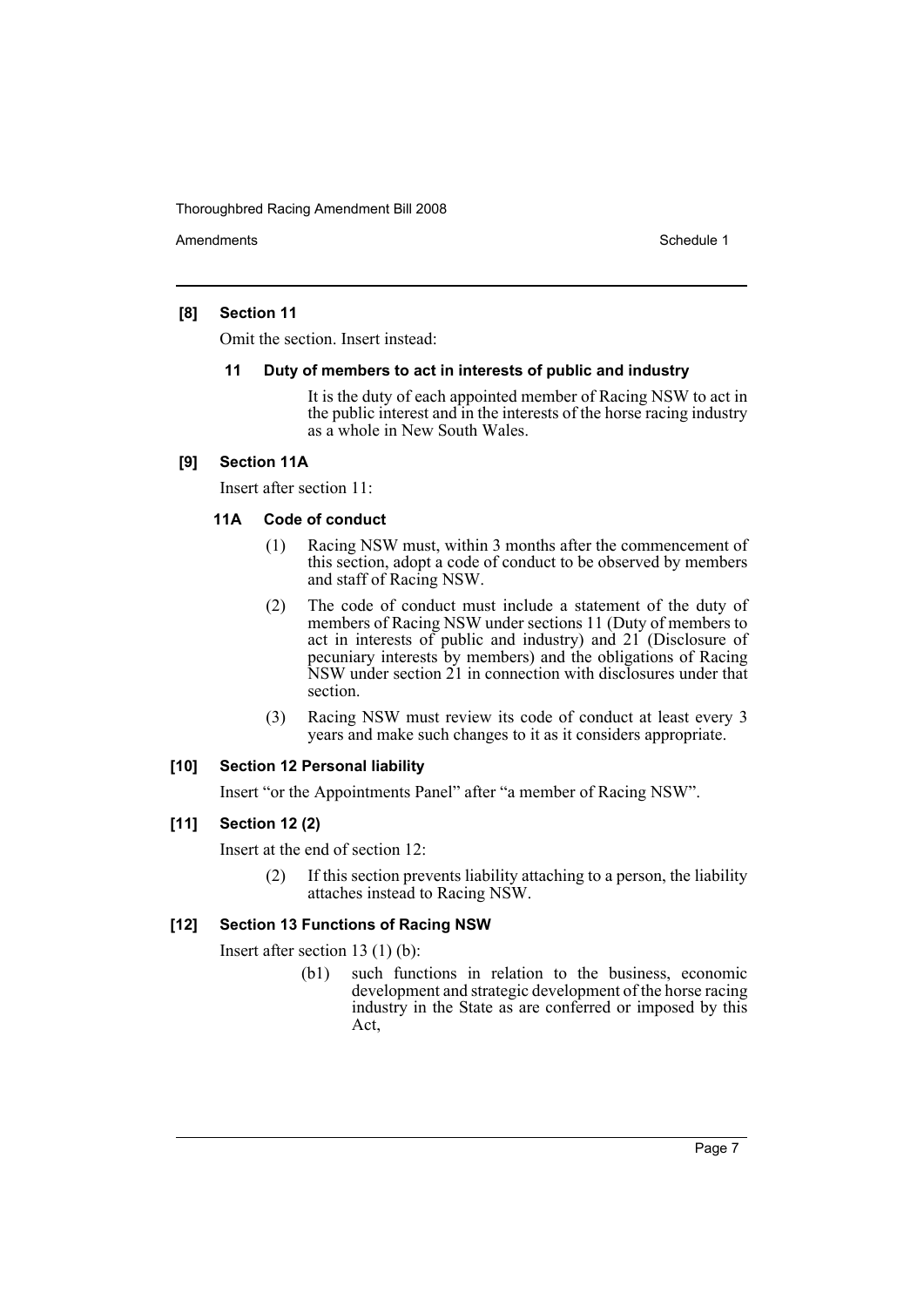Schedule 1 Amendments

# **[13] Section 13 (2)**

Omit the subsection. Insert instead:

(2) The functions of Racing NSW are not limited by the Australian Rules of Racing and are to be exercised independently of the Australian Racing Board.

#### **[14] Section 13, note**

Omit the note to the section.

#### **[15] Section 14 Powers of Racing NSW**

Insert "nominated by Racing NSW" after "registered company auditor" in section 14 $(2)$  (s).

#### **[16] Section 14B**

Insert after section 14A:

#### **14B Consultation and planning**

- (1) Racing NSW is to prepare business plans for its activities from time to time.
- (2) Racing NSW is to undertake formal consultation on a regular basis with RICG and other horse racing industry stakeholders in connection with the initiation, development and implementation of policies for the promotion, strategic development and welfare of the horse racing industry.
- (3) Racing NSW is to prepare an initial strategic plan for the horse racing industry within 12 months after the commencement of this section and is to prepare a further strategic plan for the horse racing industry every 3 years after the initial strategic plan is prepared. Each strategic plan must be prepared in consultation with RICG and other horse racing industry stakeholders.
- (4) The annual report of Racing NSW is to include a progress report on implementation of the business plan of Racing NSW and the strategic plan for the horse racing industry over the period to which the annual report relates.

# **[17] Section 15 Vacation of office**

Omit "a voting member" from section 15 (1). Insert instead "an appointed member".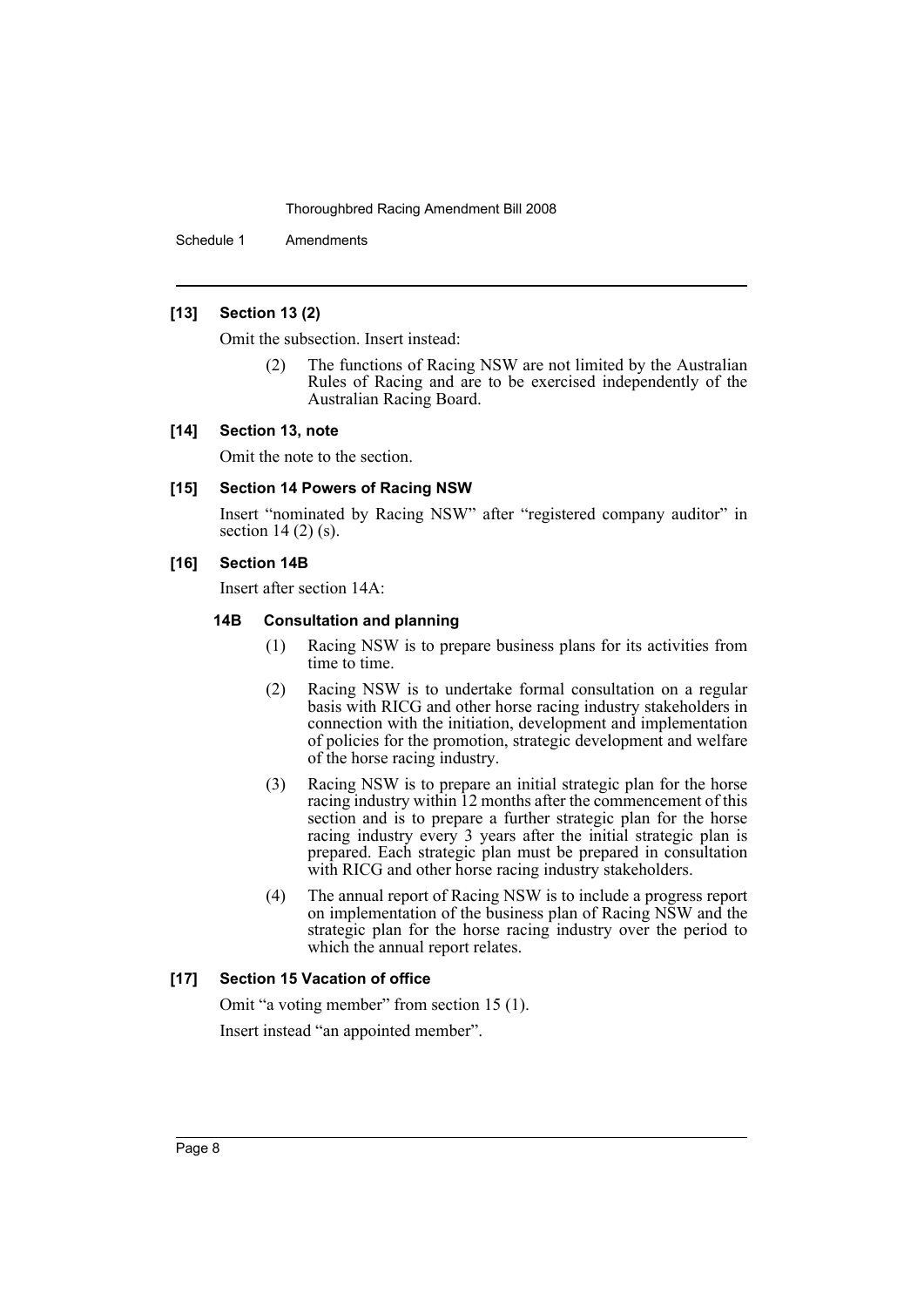Amendments **Amendments** Schedule 1

### **[18] Section 15 (1) (b)**

Omit the paragraph. Insert instead:

(b) completes a term of office and is not reappointed, or

#### **[19] Section 15 (2) and (3)**

Omit section 15 (2)–(4). Insert instead:

- (2) The Minister may, on the recommendation of Racing NSW, remove an appointed member of Racing NSW from office for incapacity, incompetence, misbehaviour or a contravention of the code of conduct adopted by Racing NSW under section 11A.
- (3) The office of an appointed member of Racing NSW also becomes vacant on the appointment by the Minister of new members of Racing NSW on the nomination of the Appointments Panel convened for the purpose of conducting a fresh recruitment process for the membership of Racing NSW.

#### **[20] Section 16**

Omit the section. Insert instead:

#### **16 Chairperson and Deputy Chairperson of Racing NSW**

- (1) The appointed members of Racing NSW are to elect a Chairperson and Deputy Chairperson from among the appointed members. Racing NSW may remove a person from office as Chairperson or Deputy Chairperson of Racing NSW at any time.
- (2) A person ceases to hold office as Chairperson or Deputy Chairperson if he or she:
	- (a) resigns the office by instrument in writing addressed to Racing NSW, or
	- (b) is removed from that office by Racing NSW, or
	- (c) ceases to hold office as a member of Racing NSW.
- (3) The Chairperson or Deputy Chairperson does not cease to be a member of Racing NSW merely because he or she ceases to be Chairperson or Deputy Chairperson.

# **[21] Section 17**

Omit the section. Insert instead:

#### **17 Member vacancies to be filled**

If the office of an appointed member becomes vacant, a person is, subject to this Act, to be appointed to fill the vacancy.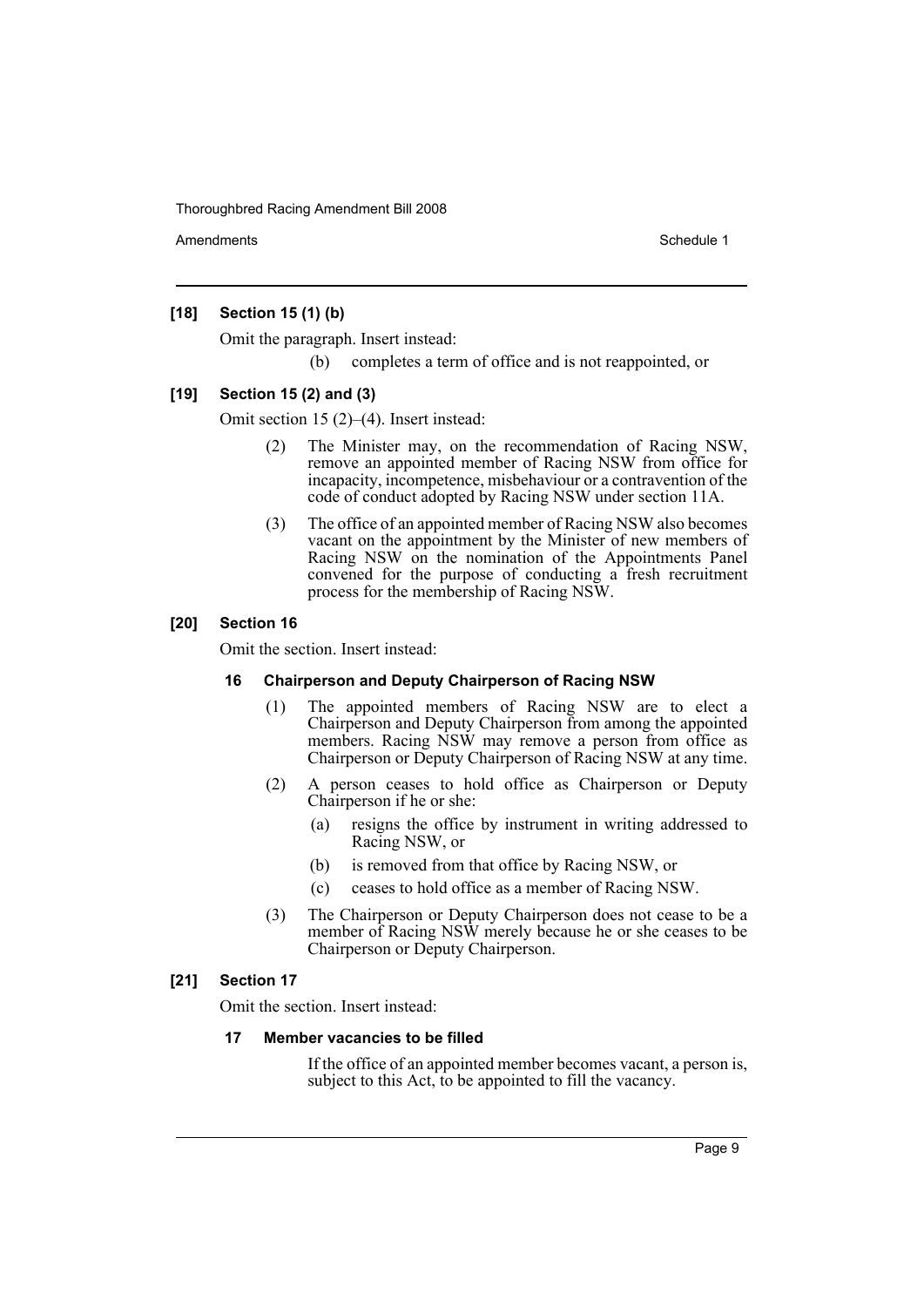Schedule 1 Amendments

#### **[22] Section 19 Procedure**

Omit "voting members" from section 19 (2). Insert instead "appointed members".

# **[23] Section 19 (5)**

Omit section 19 (5) and (6). Insert instead:

(5) If the Appointments Panel is convened for the purpose of conducting a fresh recruitment process for the membership of Racing NSW, the appointed members of Racing NSW are entitled to exercise their functions in a manner that is consistent with any convention or practice as to the exercise of functions by members of a body pending the appointment of a new membership of the body.

#### **[24] Section 20 Transaction of business outside meetings or by telephone**

Omit "voting members" from section 20 (1).

Insert instead "appointed members".

# **[25] Section 20 (1)**

Insert at the end of the subsection:

Email may be used to circulate papers among members and a resolution approved by email is taken to have been approved in writing.

# **[26] Section 25 Custody and affixing of seal**

Omit the section.

# **[27] Section 28 Distribution of profit**

Omit the section.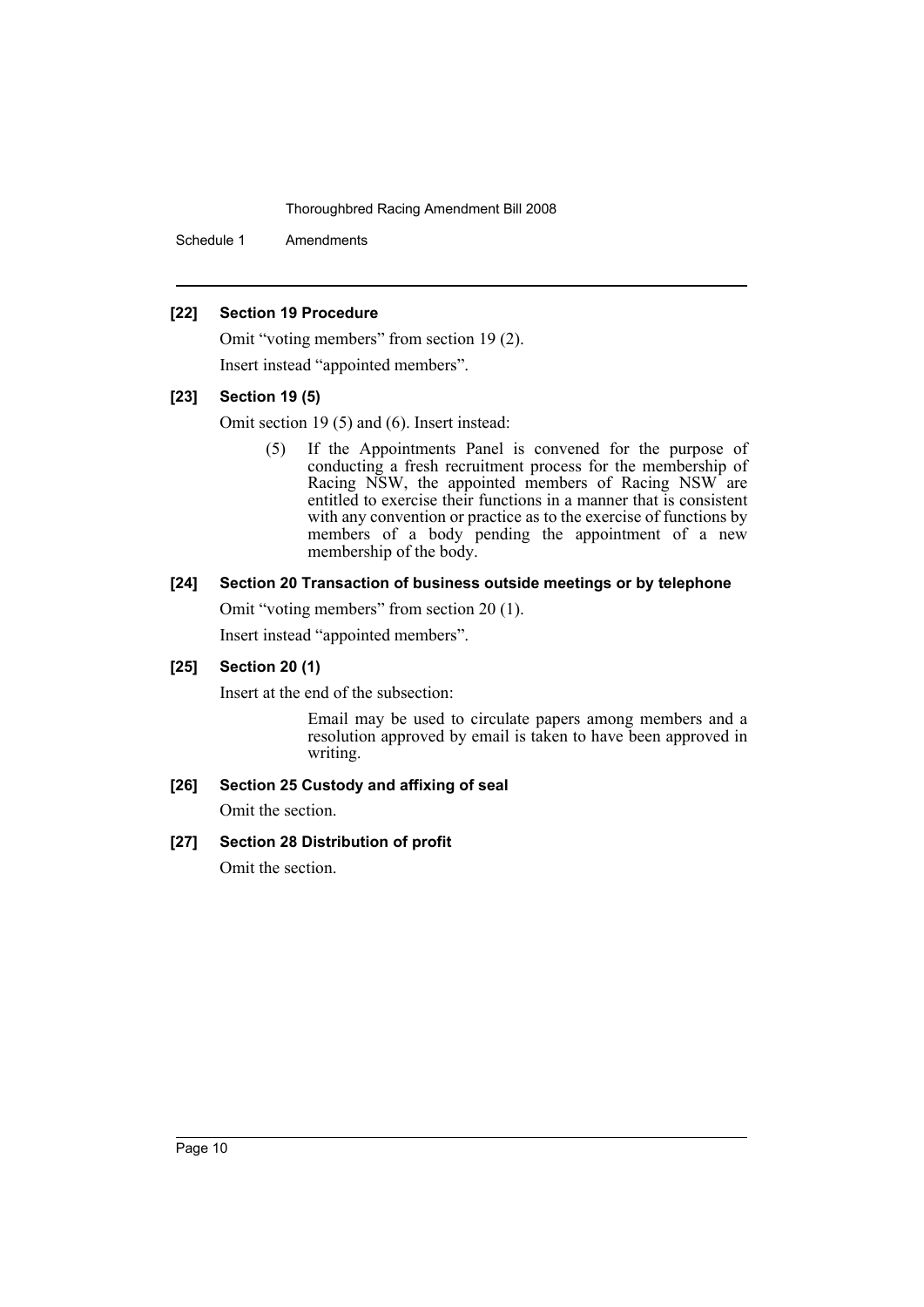Amendments **Schedule 1** and the set of the set of the set of the set of the set of the set of the set of the set of the set of the set of the set of the set of the set of the set of the set of the set of the set of the set

#### **[28] Part 2A**

Insert after Part 2:

# **Part 2A Special functions of Racing NSW**

# **Division 1 Directions and minimum standards**

#### **29A Power to set minimum standards for conduct of races and race meetings**

- (1) Racing NSW may set minimum standards in connection with the conduct by registered race clubs of races and race meetings, including minimum standards with respect to the following:
	- (a) racecourse design and construction,
	- (b) racecourse facilities and amenities (including facilities and amenities to be provided for patrons, such as grandstands and other patron amenities),
	- (c) racehorse training facilities,
	- (d) the financial management of race meetings, including the management of the costs of conducting race meetings,
	- (e) the fees and charges imposed by a race club in connection with races conducted by the race club,
	- (f) prize money paid on races conducted by a race club,
	- (g) starters, appearance and other fees paid by a race club,
	- (h) such other matters relating to the conduct of races and race meetings as may be prescribed by the regulations.
- (2) Racing NSW may set minimum standards under this section in any one or more (or any combination) of the following ways:
	- (a) by a direction in writing to race clubs,
	- (b) as a condition of the registration of race clubs,
	- (c) as a condition of the allocation of the dates on which race clubs may conduct race meetings.
- (3) Racing NSW is to consult with registered race clubs in relation to any proposal to set minimum standards under this section and in the course of that consultation must give a registered race club a reasonable opportunity to be heard and to make submissions on the proposal.
- (4) Minimum standards may be set under this section even if they are inconsistent with a provision of a by-law under any Act. In the event of an inconsistency between minimum standards set under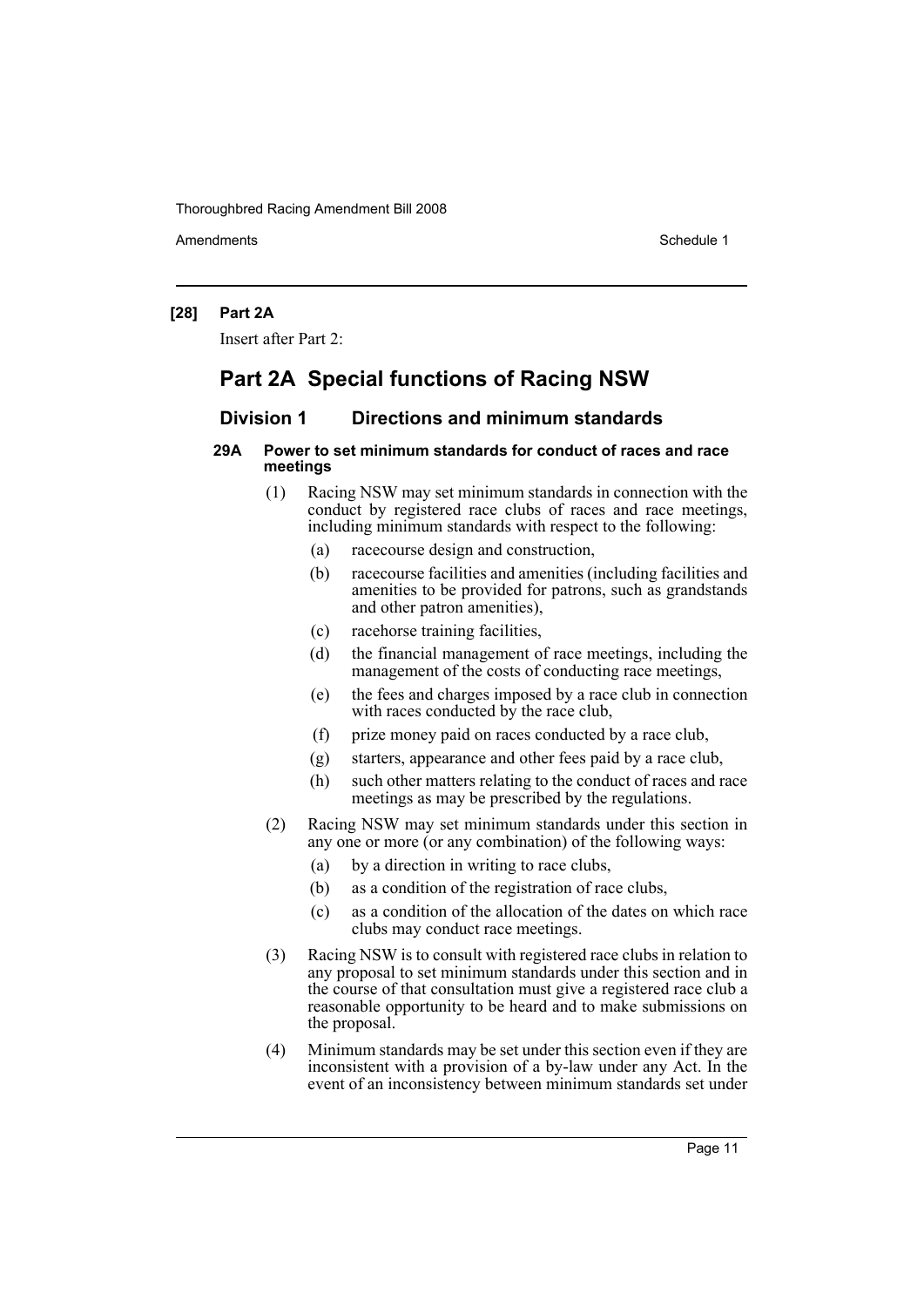#### Schedule 1 Amendments

this section and a provision of such a by-law, those minimum standards prevail to the extent of the inconsistency.

#### **29B Race clubs to provide information and documents**

Racing NSW may give a direction in writing to a registered race club requiring the club to provide specified documents or furnish specified information to Racing NSW within a time specified in the direction, being documents or information that Racing NSW considers will be of assistance in connection with the exercise of its functions referred to in section 13 (1) (b), (b1) or (c) or 29A.

#### **29C Sanctions for non-compliance by race club with directions and minimum standards**

- (1) Racing NSW may impose any sanction authorised by this section on a registered race club that Racing NSW is satisfied has:
	- (a) failed without reasonable excuse to comply with a minimum standard set under section 29A, or
	- (b) failed without reasonable excuse to comply with a direction given to the race club under section 29B.
- (2) Each of the following sanctions is a sanction that Racing NSW may impose under this section:
	- (a) a public admonishment of the race club,
	- (b) a requirement that the race club pay to Racing NSW a civil penalty of up to 50 penalty units (or up to 100 penalty units if the contravention or failure is the second or a subsequent contravention or failure for which a civil penalty has been imposed on the race club under this section),
	- (c) suspension or cancellation of the race club's registration.
- (3) Racing NSW is not to impose a sanction under this section without first giving the registered race club concerned notice in writing of the proposed sanction and a reasonable opportunity to be heard and to make submissions about the matter.
- (4) Subsection (3) does not apply in respect of the imposition of a sanction if Racing NSW is satisfied that the sanction must be imposed as a matter of urgency because the contravention or failure concerned poses a significant threat:
	- (a) to public health or safety, or
	- (b) to the financial wellbeing of the horse racing industry as a whole in New South Wales.
- (5) A sanction is imposed by giving notice in writing of the decision to impose the sanction to the race club concerned.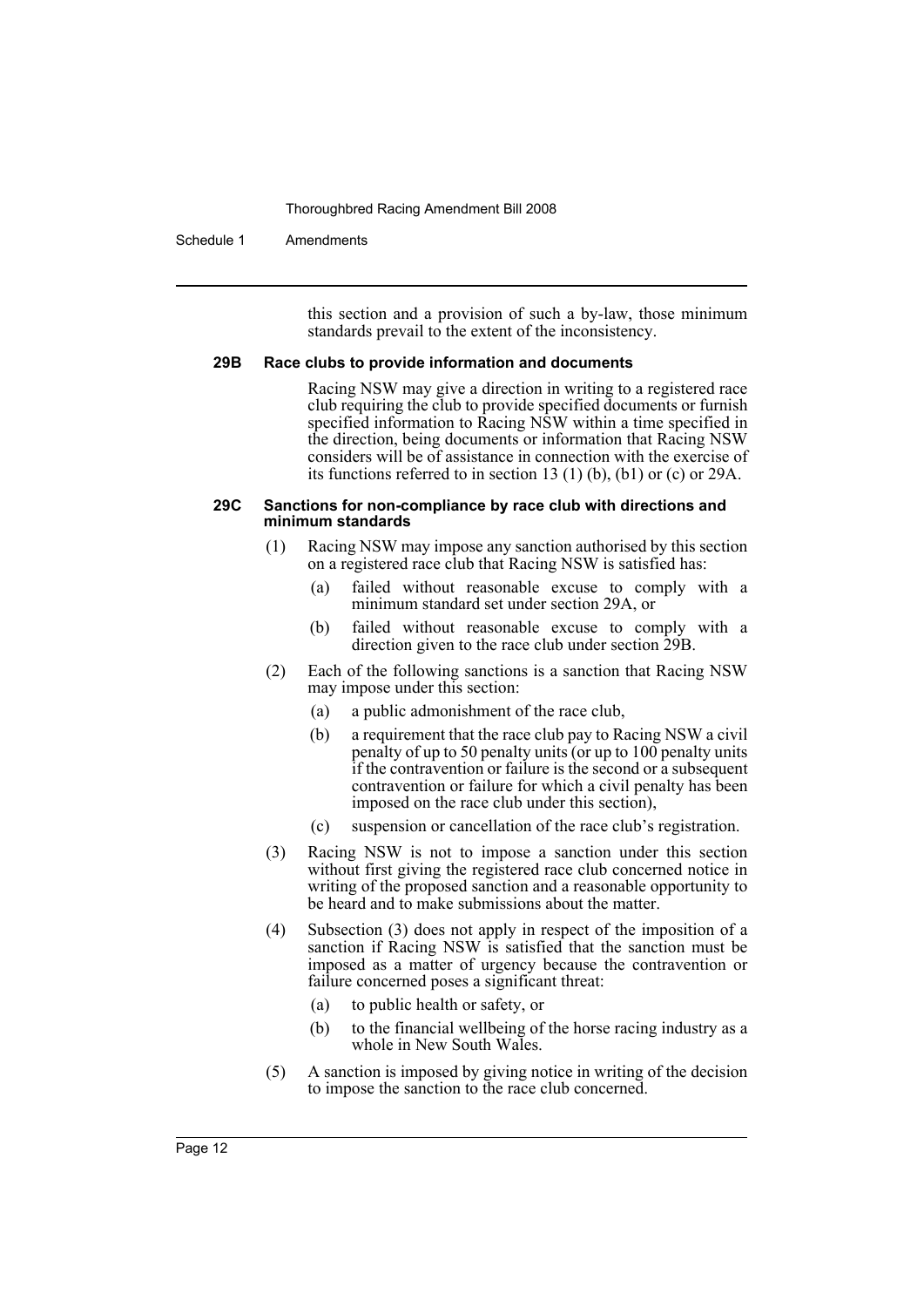Amendments **Schedule 1** and the set of the set of the set of the set of the set of the set of the set of the set of the set of the set of the set of the set of the set of the set of the set of the set of the set of the set

(6) A civil penalty imposed under this section may be recovered by Racing NSW as a debt.

# **Division 2 Race broadcasting arrangements**

#### **29D Definitions**

In this Division:

*broadcasting arrangement* means a contract, understanding or other arrangement that:

- (a) facilitates a racing body engaging in race broadcasting or otherwise confers functions on a racing body in connection with race broadcasting, or
- (b) authorises or permits a person (other than a racing body) to engage in race broadcasting or otherwise facilitates such a person engaging in race broadcasting, or
- (c) makes provision in respect of race broadcasting and is prescribed by the regulations as a broadcasting arrangement for the purposes of this Division.

*race broadcasting* means the broadcast, by means of a broadcasting service (within the meaning of the *Broadcasting Services Act 1992* of the Commonwealth) or any other telecommunications medium, of:

- (a) the visual images or sound (or both) of any horse race promoted, conducted or controlled by a racing body, or
- (b) the call of any such horse race,

and includes the marketing and distribution of any such broadcast.

*racing body* means:

- (a) a race club, and
- (b) the Provincial Association of New South Wales, Racing NSW Country Limited or any other association or group of race clubs, and
- (c) such other body or group as may be prescribed by the regulations.

#### **29E Racing NSW approval required for race broadcasting arrangements**

(1) A racing body must not enter into a broadcasting arrangement unless Racing NSW has given its prior approval in writing to the proposed arrangement. Racing NSW may refuse to approve of a proposed broadcasting arrangement if of the opinion that the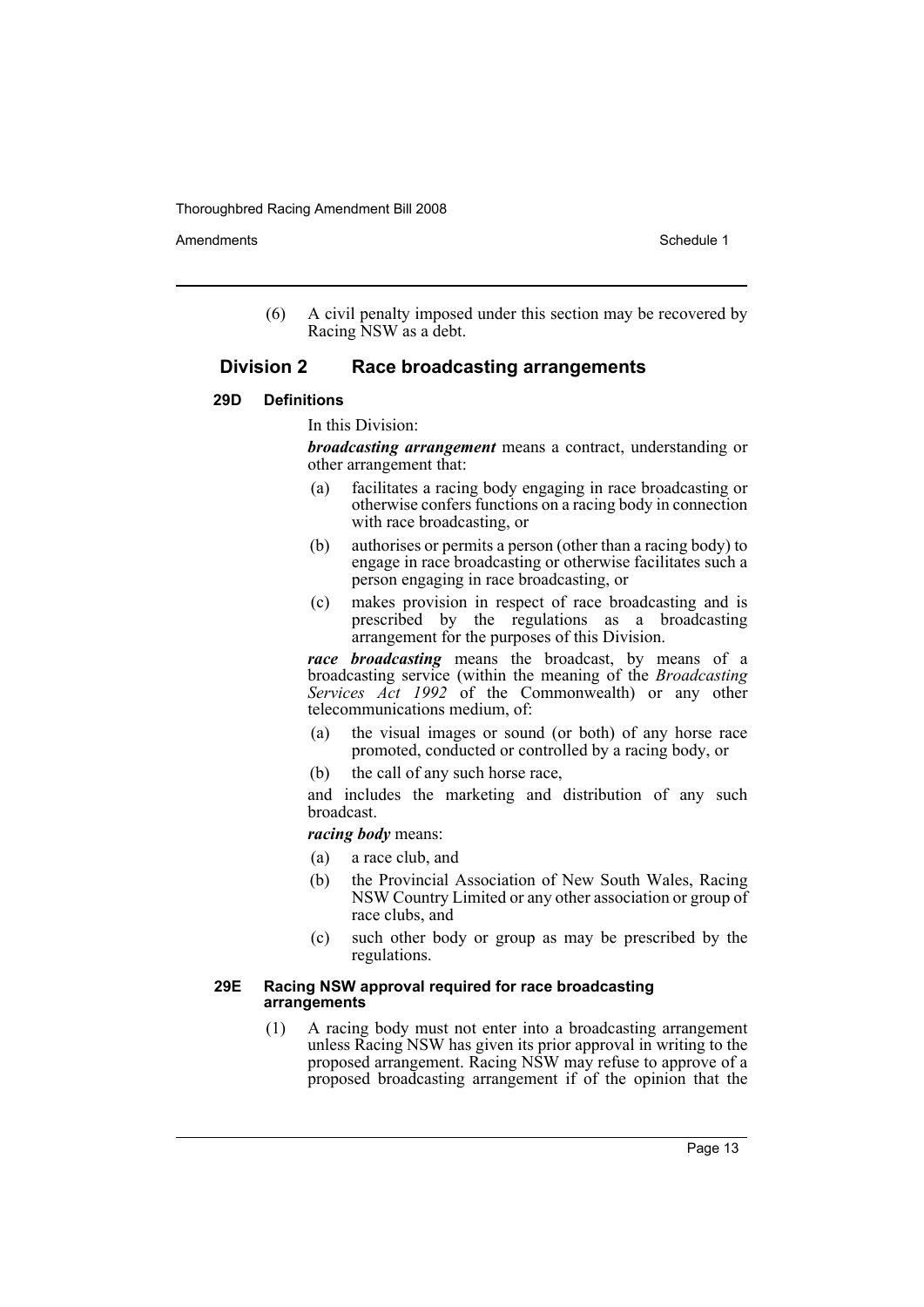Schedule 1 Amendments

arrangement is not in the best interests of the horse racing industry as a whole in New South Wales.

- (2) A broadcasting arrangement entered into in contravention of this section is void.
- (3) No compensation is payable by Racing NSW or the State in connection with the refusal by Racing NSW to approve of a proposed broadcasting arrangement.
- (4) This section does not apply to the entering into of a broadcasting arrangement before the commencement of this section but does apply to the extension after that commencement of the term of a broadcasting arrangement entered into before that commencement (as if the extension of the term of the arrangement constituted the entering into of a new broadcasting arrangement).
- (5) A racing body may authorise Racing NSW to negotiate and enter into broadcasting arrangements on behalf of the racing body. Except as provided by any such authorisation, this section does not authorise Racing NSW to exercise any function of a racing body with respect to the negotiation or entering into of broadcasting arrangements by the racing body.

**Note.** This section has no effect on ownership of broadcasting rights.

(6) Any conduct of Racing NSW authorised under this section is specifically authorised for the purposes of the *Trade Practices Act 1974* of the Commonwealth and the *Competition Code of New South Wales*.

#### **29F Procedure for approvals**

- (1) A proposed broadcasting arrangement must be submitted to Racing NSW for approval not less than 30 days before the broadcasting arrangement is proposed to be entered into, unless Racing NSW otherwise determines in a particular case.
- (2) A racing body must provide Racing NSW with such documents and information as Racing NSW directs in connection with a proposed broadcasting arrangement submitted for approval under this section.
- (3) Racing NSW is to consult with a racing body in relation to a proposed broadcasting arrangement that the racing body submits for approval under this Division and in the course of that consultation must give the racing body a reasonable opportunity to be heard and to make submissions on the proposal.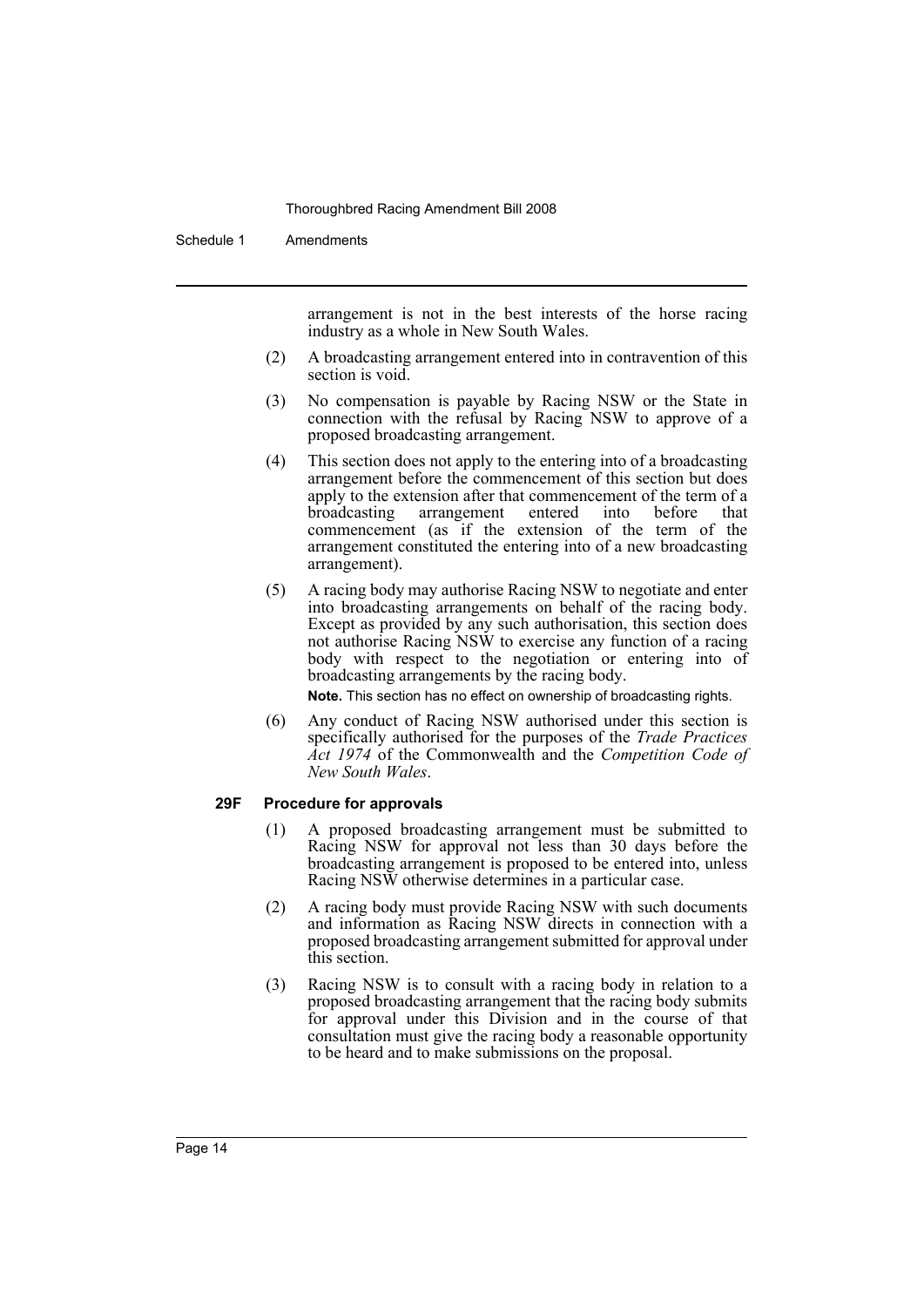Amendments **Schedule 1** and the set of the set of the set of the set of the set of the set of the set of the set of the set of the set of the set of the set of the set of the set of the set of the set of the set of the set

- (4) If Racing NSW refuses to approve of a proposed broadcasting arrangement, Racing NSW must provide the racing body concerned with a statement in writing of the reasons for the refusal.
- (5) The statement of reasons for the refusal must include the following:
	- (a) a statement of the reasons why the proposed broadcasting arrangement is not in the best interests of the horse racing industry as a whole in New South Wales,
	- (b) if the refusal will have the effect of lessening competition—a statement of the reasons why that lessening of competition is in the best interests of the horse racing industry as a whole in New South Wales.

### **29G Mediation of disputes**

(1) If a person aggrieved by a decision of Racing NSW to refuse to approve of a proposed broadcasting arrangement disputes the decision, the person may request Racing NSW to refer the dispute for mediation.

**Note.** Mediation is a structured negotiation process in which the mediator, as a neutral and independent party, assists the parties to a dispute to achieve their own resolution of the dispute.

- (2) Racing NSW must refer the dispute for mediation before a neutral and independent person within 14 days after the request is made and must participate in good faith in the mediation.
- (3) Racing NSW is not bound by any decision or finding of the mediator.
- (4) Mediation under this section is to be at the expense of Racing NSW.

# **Division 3 Totalizator distribution arrangements**

# **29H Definition of "Intra-Code agreement"**

In this Division:

#### *Intra-Code agreement* means:

(a) the agreement titled "Intra-Code Deed" dated 3 March 1998 between the NSW Thoroughbred Racing Board, AJC, Sydney Turf Club, Provincial Association of New South Wales and NSW County Racing Council, as in force from time to time, or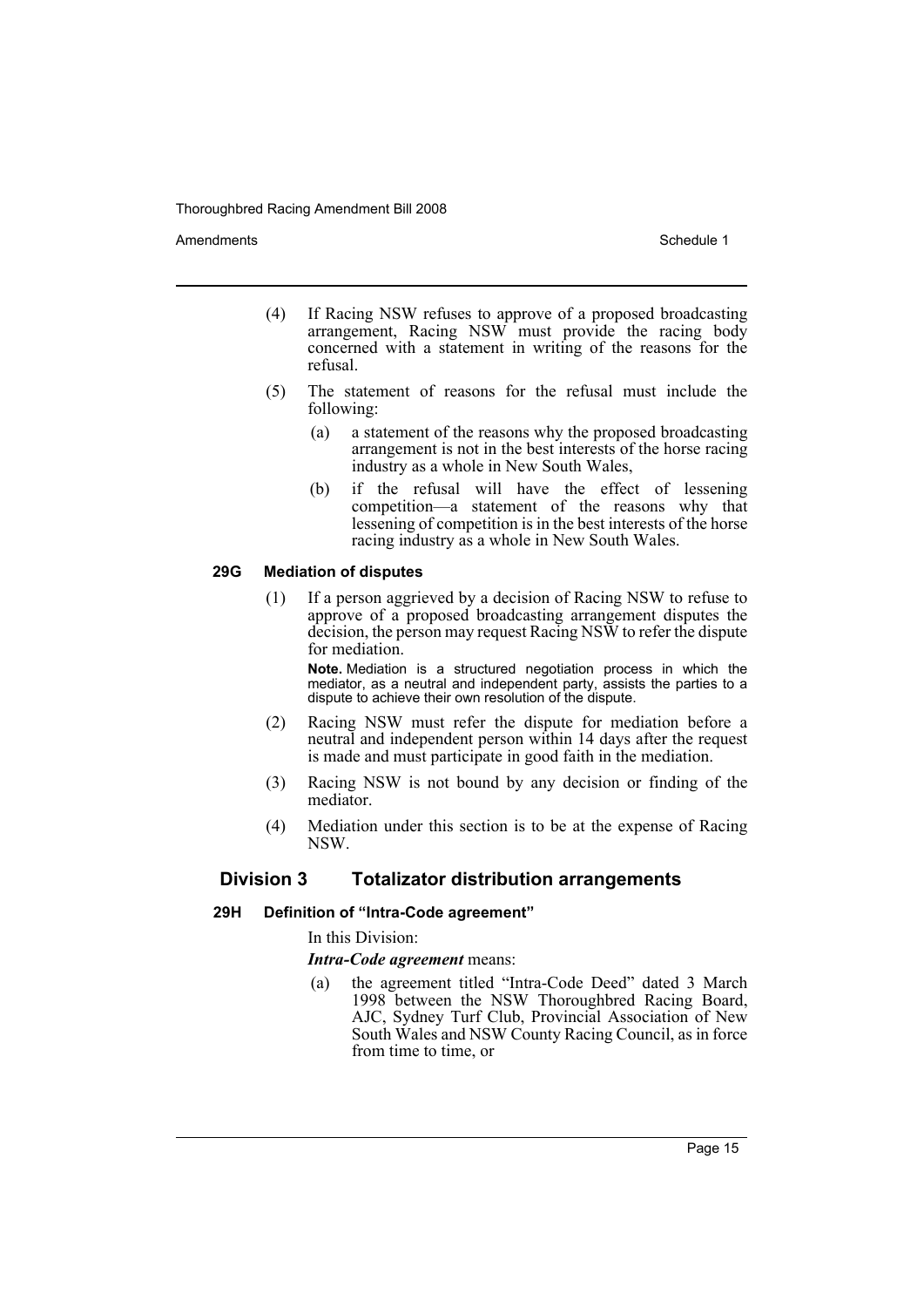Schedule 1 Amendments

(b) any other agreement to which Racing NSW is a party that is prescribed by the regulations and that provides for the distribution of money payable under commercial arrangements for facilitating the conduct of totalizator betting authorised by the *Totalizator Act 1997*.

#### **29I Review of Intra-Code agreement**

- (1) Racing NSW may from time to time undertake a review of the Intra-Code agreement for the purpose of ensuring that the agreement is in the best interests of the horse racing industry as a whole in New South Wales.
- (2) Following such a review, Racing NSW may invite the other parties to the Intra-Code agreement to submit a proposal (a *review proposal*) for such changes to the agreement as may be necessary or desirable for ensuring that the agreement remains in the best interests of the horse racing industry as a whole in New South Wales.
- (3) The first review of the Intra-Code agreement under this section is to be commenced within 6 months after the commencement of this section. An invitation to submit a review proposal cannot be made less than 3 years after any previous invitation for the submission of a review proposal has been made under this section.

#### **29J Amendment of Intra-Code agreement**

- (1) If the parties (including Racing NSW) to the Intra-Code agreement have not unanimously agreed to changes to the agreement in response to a review proposal within 6 months after the invitation to submit a review proposal is made, Racing NSW may make a determination of the changes to the agreement that Racing NSW considers to be necessary or desirable for ensuring that the agreement remains in the best interests of the horse racing industry as a whole in New South Wales.
- (2) Racing NSW may then notify its determination to the other parties to the Intra-Code agreement and direct that the changes to the agreement specified in the determination are to have effect. Those changes then have effect for all purposes as if the Intra-Code agreement had been amended as provided in the determination by agreement of the parties, but do not take effect until the beginning of the next financial year.
- (3) This section does not limit or otherwise affect the ability of the parties to the Intra-Code agreement to agree to make changes to the agreement.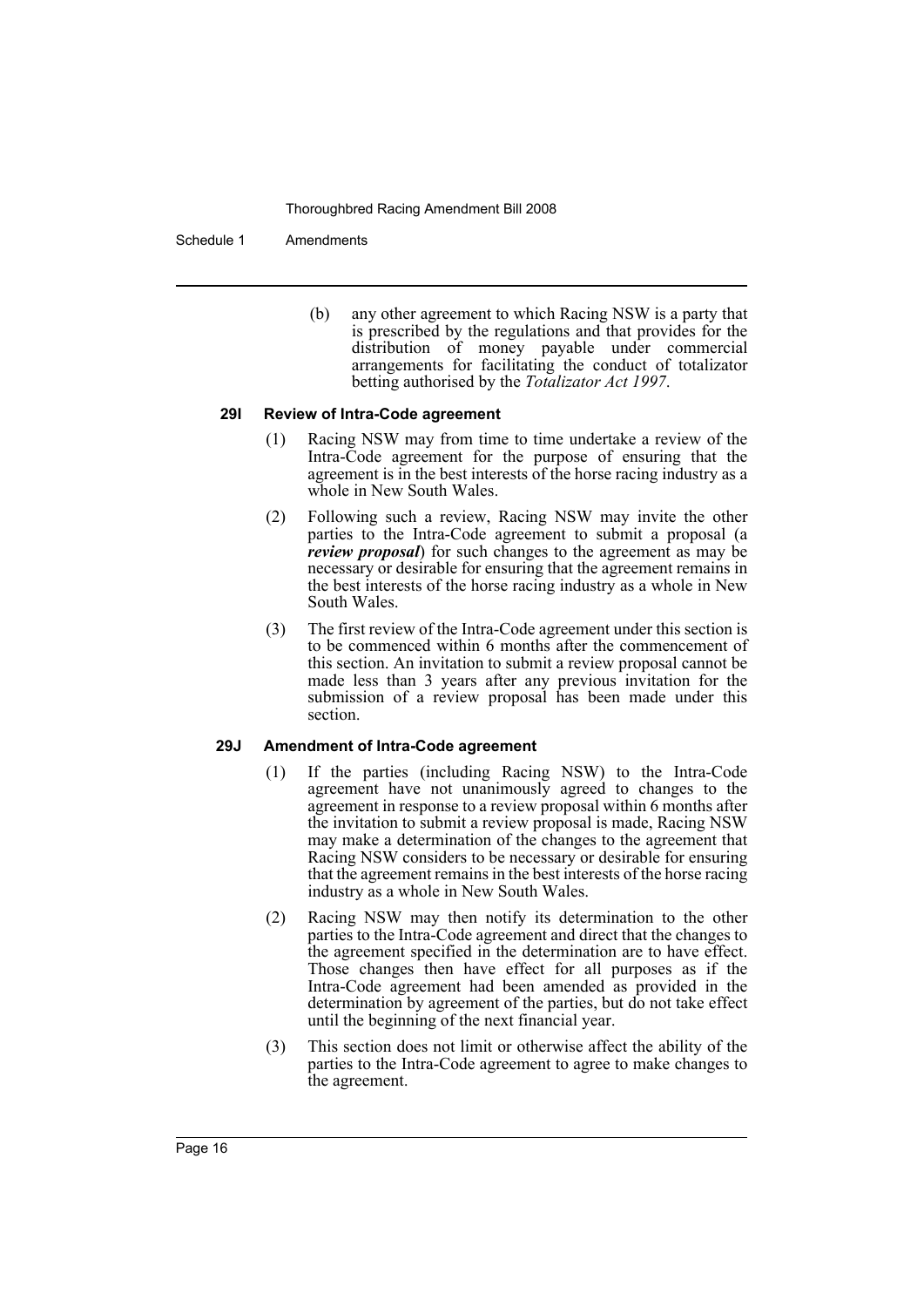Amendments **Amendments** Schedule 1

# **Division 4 Appeal and review**

#### **29K Definition**

In this Division:

*appeal body* means the Administrative Decisions Tribunal or the Racing Appeals Tribunal, as appropriate to an appeal or review provided for by this Division.

#### **29L Appeal or review on procedural grounds**

For the purposes of this Division, an appeal against, or a review of, a decision *on procedural grounds* is an appeal or review:

- (a) on the grounds that any procedure required to be followed by this Act in connection with the making of the decision was not properly followed, or
- (b) on the grounds of denial of procedural fairness in connection with the making of the decision.

#### **29M Appeal or review by Racing Appeals Tribunal or ADT**

- (1) A person aggrieved by a decision of Racing NSW to impose a sanction under section 29C (2) (a) or (b) may appeal against the decision to the Racing Appeals Tribunal under section 15 of the *Racing Appeals Tribunal Act 1983* on procedural grounds.
- (2) No appeal lies to the Racing Appeals Tribunal against a decision of Racing NSW to impose a sanction under section 29C (2) (c), despite section 15 of the *Racing Appeals Tribunal Act 1983*.
- (3) A person aggrieved by a decision of Racing NSW under Division 2 (Race broadcasting arrangements) or 3 (Totalizator distribution arrangements) may apply to the Administrative Decisions Tribunal for a review of the decision on procedural grounds.

**Note.** This section does not prevent the taking of administrative review proceedings in the Supreme Court.

#### **29N Procedure on appeal or review**

(1) Despite any provision of the *Administrative Decisions Tribunal Act 1997* or the *Racing Appeals Tribunal Act 1983*, the jurisdiction of the appeal body on an appeal or review under this Division is limited to an appeal or review on procedural grounds.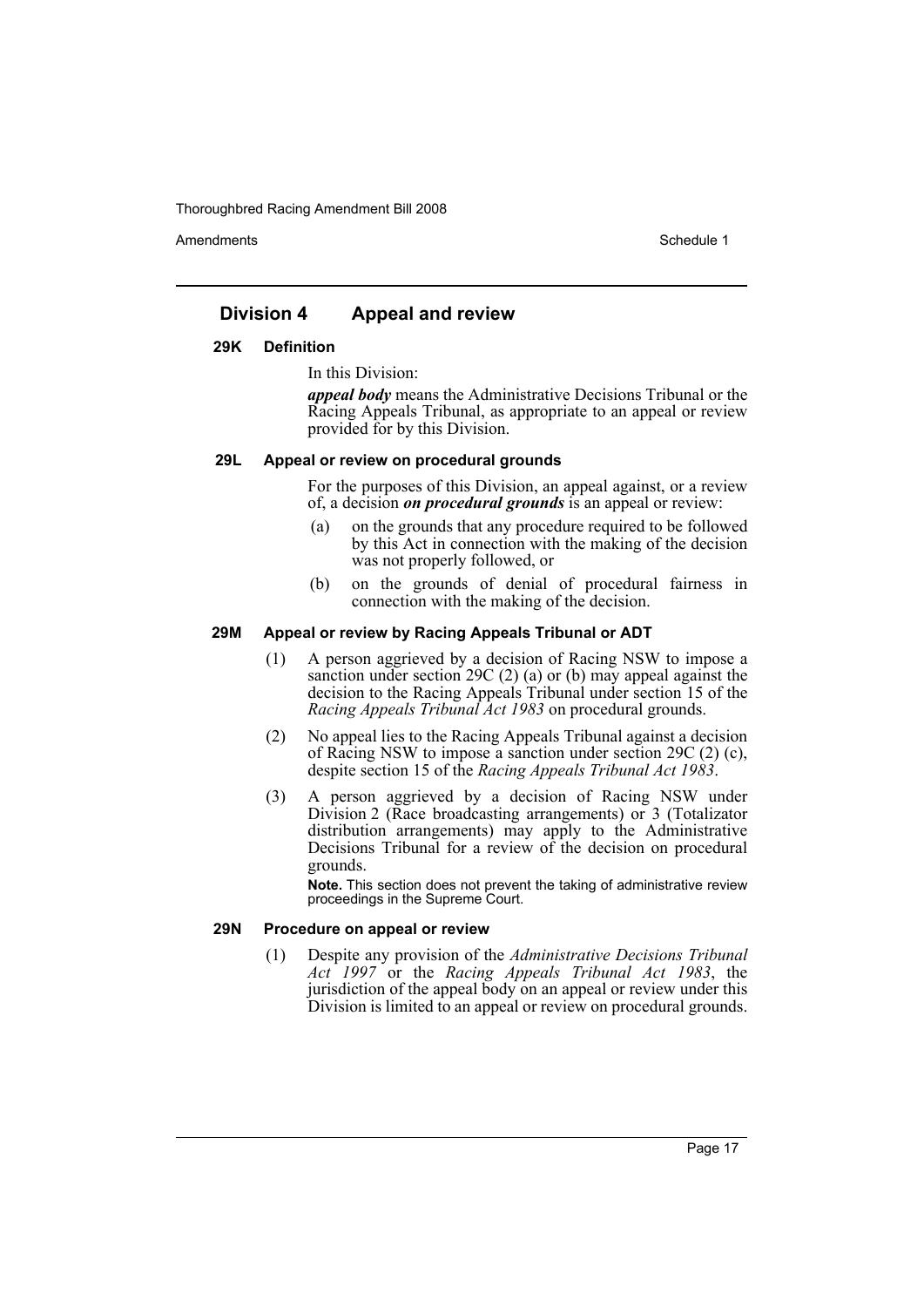Schedule 1 Amendments

- (2) On the appeal or review, the appeal body may set aside the decision concerned if satisfied that any of the grounds of appeal or review are made out.
- (3) The appeal body does not have jurisdiction on the appeal or review to substitute its own decision for that of Racing NSW.

#### **[29] Part 3**

Omit the Part. Insert instead:

# **Part 3 Racing Industry Consultation Group**

#### **30 Establishment of RICG**

There is established by this Act a committee called the Racing Industry Consultation Group. The committee may also be called RICG.

#### **31 Membership**

- (1) RICG is to consist of the following members:
	- (a) one person to represent the AJC, being the chief executive officer of the AJC,
	- (b) one person to represent the Sydney Turf Club, being the chief executive officer of the Sydney Turf Club,
	- (c) one person who is an elected official of and nominated by Unions NSW,
	- (d) one person to represent the Provincial Association of New South Wales, being the Chairperson of the Provincial Association of New South Wales,
	- (e) one person to represent the Country Racing Council Limited, being the chairperson of the Board of Directors of the Country Racing Council Limited,
	- (f) one person who is an elected official of and nominated by an eligible industry body to represent the interests of owners of thoroughbred racehorses,
	- (g) one person who is an elected official of and nominated by an eligible industry body to represent the interests of breeders of thoroughbred racehorses,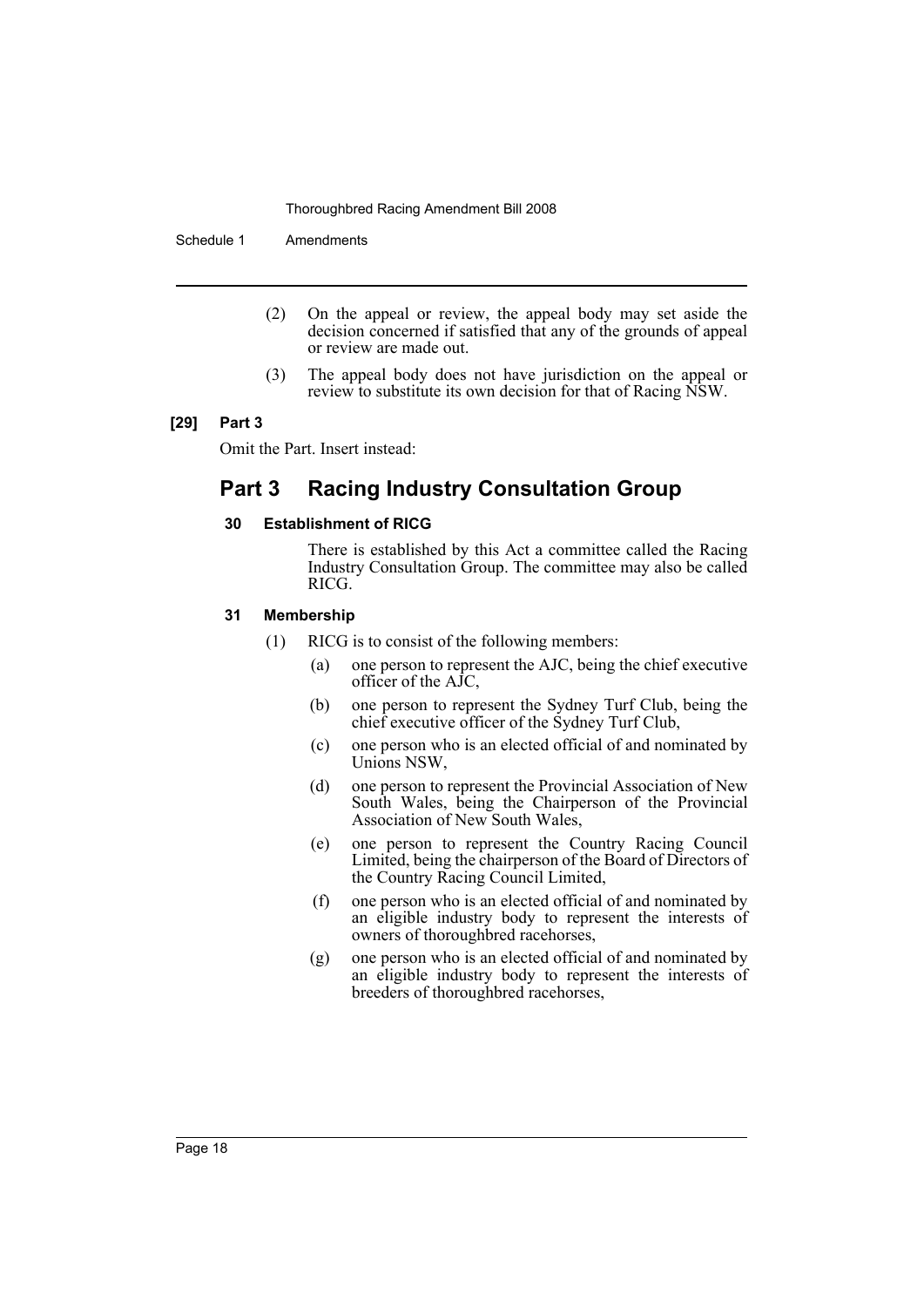Amendments **Amendments** Schedule 1

- (h) one person who is an elected official of and nominated by an eligible industry body to represent the interests of licensed trainers,
- (i) one person who is an elected official of and nominated by an eligible industry body to represent the interests of licensed jockeys and apprentice jockeys.
- (2) The Minister is to determine from time to time the body that is the eligible industry body for the purposes of subsection  $(1)$  (f), (g), (h) or (i). The Minister is to consult with Racing NSW on determinations made by the Minister under this subsection.
- (3) A person may be appointed as an alternate of a member, to act as that member during the absence or illness of, or during a vacancy in the office of, the member.
- (4) An alternate is to be appointed by the body that the member represents or (in the case of a member who is nominated by a body) appointed by the nominating body.
- (5) An alternate, while acting as a member, is taken to be a member and has and may exercise the functions of the member for whom he or she is the alternate.
- (6) If a body referred to in subsection (1) changes its name or ceases to exist, the Minister may, by order published in the Gazette, direct that a reference in this section to the body is to be read as a reference to the body under its changed name or to a specified body that appears to the Minister to be the body's successor.

#### **32 Eligibility for membership**

- (1) A person is not eligible to be a member of RICG if the person:
	- (a) is a member of the Appointments Panel, or
	- (b) is currently, or during the previous 10 years has been, warned off, disqualified or named on the Forfeits List under the Australian Rules of Racing, or
	- (c) during the previous 10 years has been convicted in New South Wales of an offence that is punishable by imprisonment for 12 months or more, or convicted elsewhere than in New South Wales of an offence that, if committed in New South Wales, would be an offence so punishable, or
	- (d) is an undischarged bankrupt or is taking advantage of the laws in force for the time being relating to bankruptcy, or
	- (e) is a mentally incapacitated person.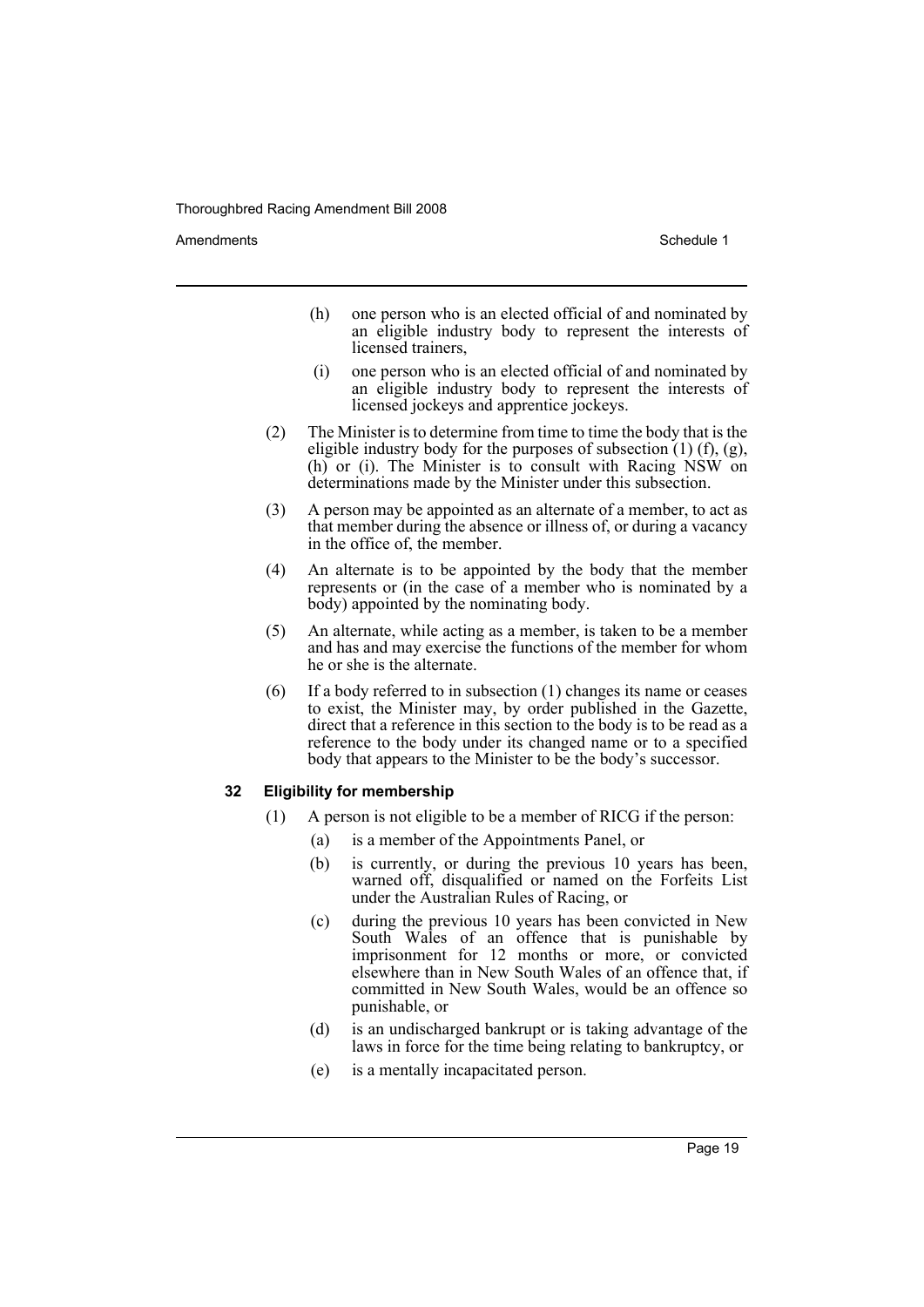Schedule 1 Amendments

(2) A person is not eligible to be appointed as a member of RICG unless the person has been the subject of a probity check by Racing NSW.

#### **33 Membership is honorary**

The members of RICG are honorary members and no remuneration is payable to them in respect of the duties they perform as members. The members are however entitled to be reimbursed by Racing NSW for reasonable expenses (such as for travel or accommodation) that they may incur in attending meetings of RICG.

# **34 Functions of RICG**

- (1) RICG has the function of consulting with and making recommendations to Racing NSW on matters concerning horse racing in the State.
- (2) Recommendations made by RICG to Racing NSW are to be made in writing and tabled at the next meeting of Racing NSW or may be presented in person at that meeting by the Chairperson of RICG.
- (3) Racing NSW is to respond to RICG in writing in relation to any such recommendations within a reasonable time after they are received. If Racing NSW does not support a recommendation made by RICG the response by Racing NSW is to include its reasons for not supporting the recommendation.
- (4) The Chairperson of RICG is to provide a report on the work and activities of RICG for inclusion in the annual report of Racing NSW.

# **35 Vacation of office**

- (1) The office of a member of RICG becomes vacant if the member:
	- (a) dies, or
	- (b) resigns the office by instrument in writing addressed to Racing NSW and RICG, or
	- (c) is absent from 2 consecutive meetings of RICG of which reasonable notice has been given to the member personally or in the ordinary course of post, except on leave granted by RICG or unless, before the expiration of 4 weeks after the last of those meetings, the member is excused by RICG for having been absent from those meetings, or
	- (d) becomes a person who is not eligible to be a member, or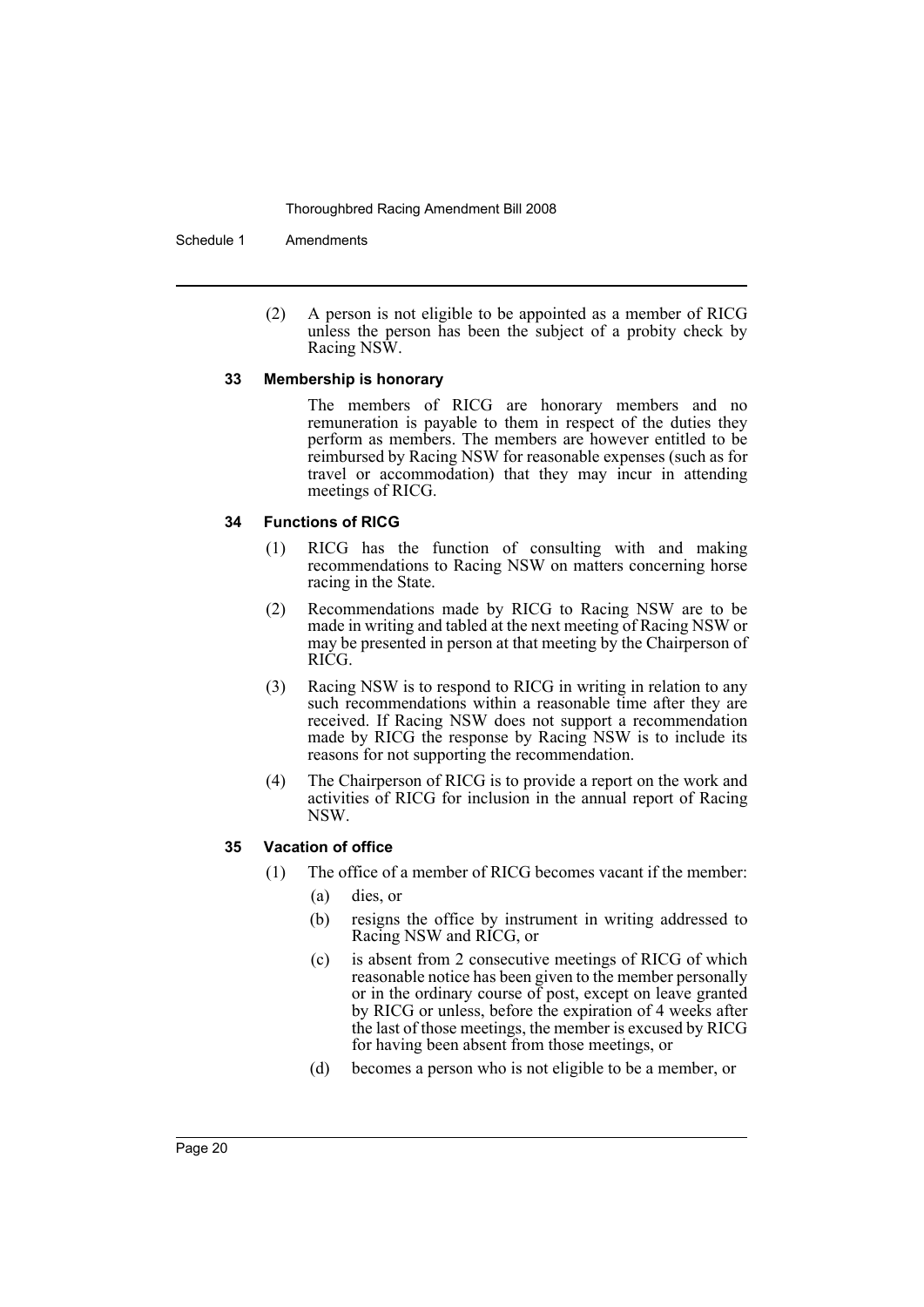Amendments **Schedule 1** and the set of the set of the set of the set of the set of the set of the set of the set of the set of the set of the set of the set of the set of the set of the set of the set of the set of the set

- (e) is a member on the nomination of a body and that nomination is withdrawn by the body or the body ceases to exist, or
- (f) is removed from office under subsection (2).
- (2) The Minister may, on the recommendation of RICG, remove a member of RICG from office for incapacity, incompetence or misbehaviour.

#### **36 Chairperson and Deputy Chairperson of RICG**

- (1) RICG is to elect a Chairperson from among its members. RICG may also elect a Deputy Chairperson from among its members. RICG may remove a person from office as Chairperson or Deputy Chairperson of RICG at any time.
- (2) A person ceases to hold office as Chairperson or Deputy Chairperson if he or she:
	- (a) resigns the office by instrument in writing addressed to Racing NSW and RICG, or
	- (b) is removed from that office by RICG, or
	- (c) ceases to hold office as a member of RICG.
- (3) To be elected or removed from office as Chairperson or Deputy Chairperson requires a simple majority of the members present and voting at a meeting of RICG at which a quorum is present.
- (4) The Chairperson or Deputy Chairperson does not cease to be a member of RICG merely because he or she ceases to be Chairperson or Deputy Chairperson.

#### **37 Member vacancies to be filled**

When the office of a member of RICG becomes vacant, a person is to be nominated to fill the vacancy in the same way as the person whose office has become vacant was nominated.

# **38 Procedure**

- (1) RICG may regulate its proceedings as it considers appropriate, subject to this section.
- (2) The quorum for a meeting of RICG is a majority in number of the members for the time being.
- (3) RICG must meet at least 12 times in each year unless RICG otherwise determines.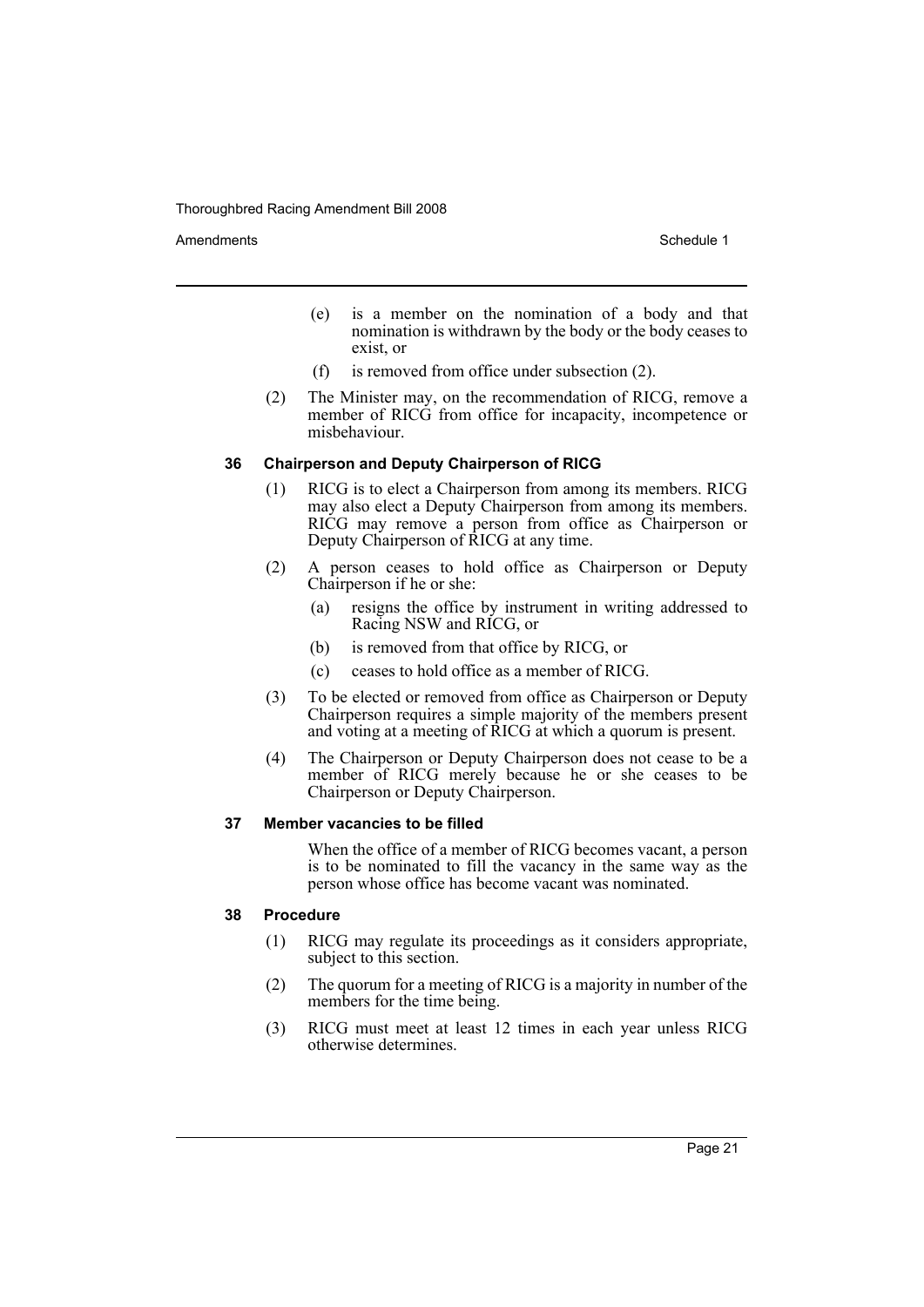Schedule 1 Amendments

- (4) The Chairperson or, in the absence of the Chairperson, the Deputy Chairperson is to preside at a meeting of RICG. If neither the Chairperson nor Deputy Chairperson is present at a meeting, the members present may elect one of their number to preside at the meeting. The person presiding at a meeting has a deliberative vote and, in the event of an equality of votes, has a second or casting vote.
- (5) A decision supported by a majority of the votes cast at a meeting of RICG at which a quorum is present is the decision of RICG.

#### **39 Meetings with Racing NSW**

- (1) In addition to any other meetings that RICG may hold, RICG must hold a meeting not less than 12 times in each year with one or more members of Racing NSW at least one of whom is the Chairperson or the Chief Executive of Racing NSW.
- (2) The number of meetings required by this section can be changed by agreement between Racing NSW and RICG.
- (3) The minutes of a meeting under this section are to be circulated among both the members of RICG and the members of Racing NSW.

#### **40 Administrative support**

Racing NSW is to provide such reasonable administrative support as may be required to enable RICG to exercise its functions.

# **41 Personal liability**

- (1) A matter or thing done or omitted to be done by RICG or a member of RICG or any person acting under the direction of RICG does not, if the matter or thing was done or omitted to be done in good faith for the purpose of executing this Act, subject the member or a person so acting personally to any action, liability, claim or demand.
- (2) If this section prevents liability attaching to a person, the liability attaches instead to Racing NSW.

#### **[30] Section 53 Review of Act**

Omit section 53 (2). Insert instead:

(2) A review under this section is to be undertaken as soon as possible after the period of 5 years from the date of assent to the *Thoroughbred Racing Amendment Act 2008*.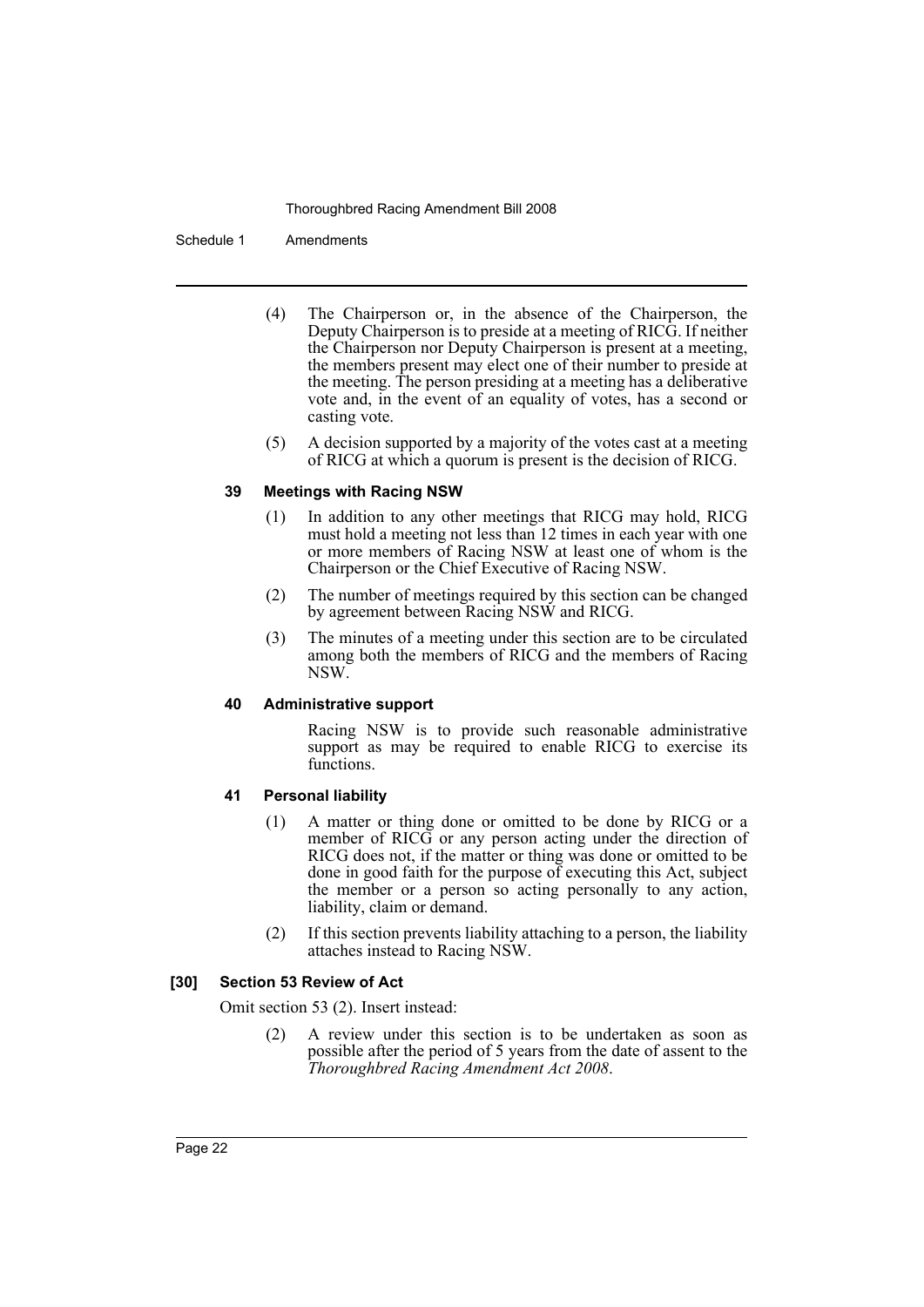Amendments **Amendments** Schedule 1

# **[31] Schedule 1 Savings and transitional provisions**

Insert at the end of clause 3 (1):

*Thoroughbred Racing Amendment Act 2008*

# **[32] Schedule 1, Part 9**

Insert after Part 8 of Schedule 1:

# **Part 9 Provisions consequent on enactment of Thoroughbred Racing Amendment Act 2008**

# **35 Definition**

In this Part:

*2008 amending Act* means the *Thoroughbred Racing Amendment Act 2008*.

#### **36 Transitional arrangements for appointment of new membership of Racing NSW**

- (1) For the purpose of facilitating the appointment of the members of Racing NSW in accordance with section 6 as substituted by the 2008 amending Act (referred to in this clause as *the new members of Racing NSW*) with effect from the commencement of that section:
	- (a) the Appointments Panel provided for by section 7 (as substituted by the 2008 amending Act) may be convened, and any function of the Appointments Panel may be exercised, before that commencement as if the whole of the 2008 amending Act had commenced on the date of assent to that Act, and
	- (b) the level of scrutiny for the probity check of persons to be nominated for appointment as new members of Racing NSW is to be as determined by the Minister in consultation with Racing NSW, and
	- (c) the Minister may, pursuant to a nomination made by the Appointments Panel before that commencement, appoint the new members of Racing NSW before that commencement, with the appointments to take effect on that commencement.
- (2) As soon as practicable after the commencement of this clause, the Minister is to convene the Appointments Panel for the purpose of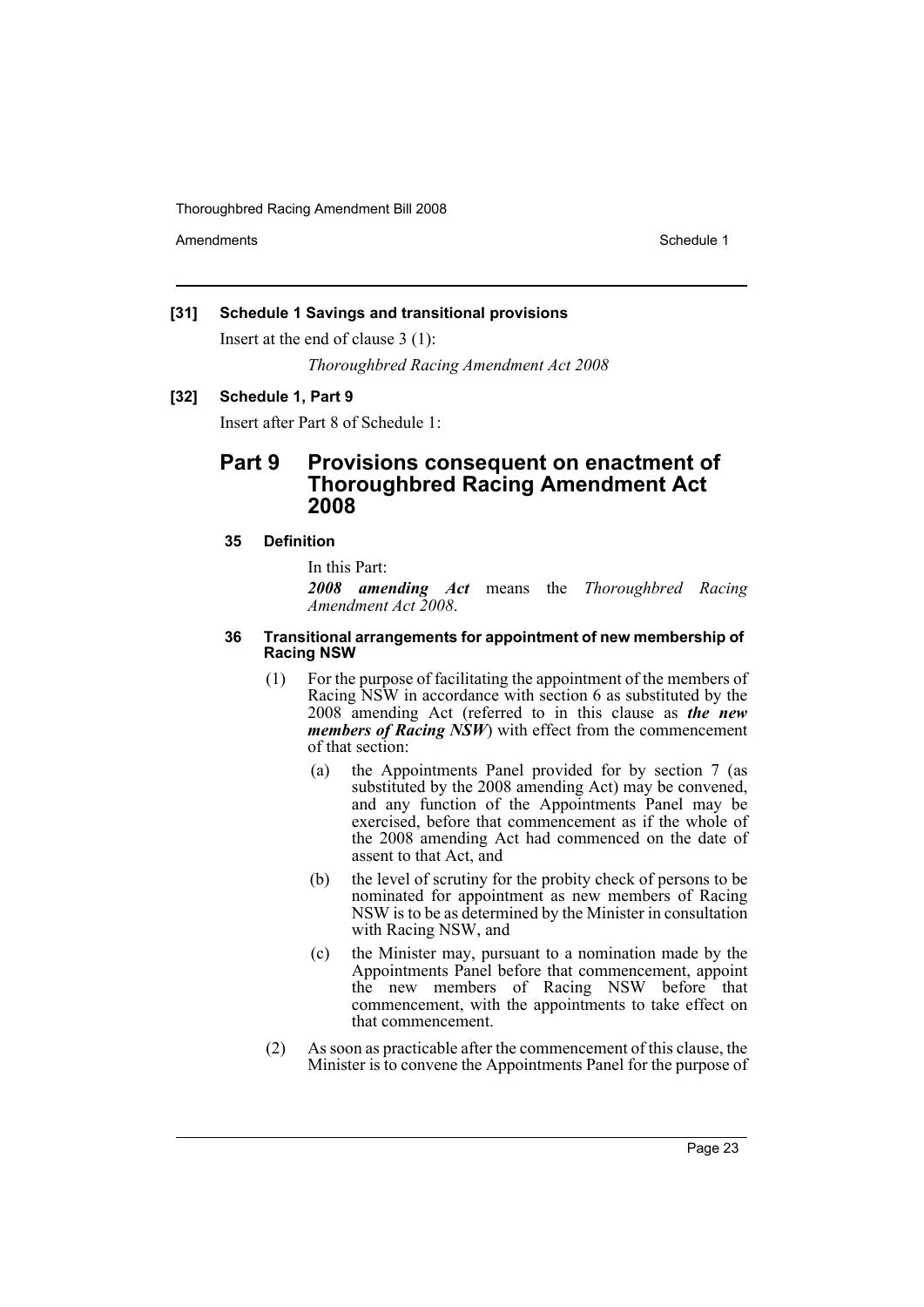#### Schedule 1 Amendments

nominating persons for appointment as the new members of Racing NSW as provided by this clause.

- (3) Any period of office as a voting member of Racing NSW before the substitution of section 6 by the 2008 amending Act counts as a period of office as an appointed member of Racing NSW for the purposes of section 6 (4) (which provides that a person is not eligible to hold office as an appointed member of Racing NSW for more than 8 years in total).
- (4) Despite subclause (3) and section 6 (4), a person holding office as a member of Racing NSW on the commencement of this clause can (if otherwise eligible) be appointed as a new member of Racing NSW for a period of up to  $\overrightarrow{4}$  years. This subclause does not limit the operation of section  $\dot{6}$  (4) in relation to any subsequent appointment of the person as a member of Racing NSW.

#### **37 Transitional arrangements for appointment of membership of RICG**

- (1) For the purpose of facilitating the appointment of the members of RICG in accordance with Part 3 (as substituted by the 2008 amending Act) with effect from the commencement of that Part, determinations and nominations may be made under and for the purposes of section 31 (as substituted by the 2008 amending Act), before that commencement as if the whole of the 2008 amending Act had commenced on the date of assent to that Act.
- (2) As soon as practicable after the commencement of this clause, the Minister is to call for nominations for the purpose of nominating persons for appointment as members of RICG as provided by this clause.

#### **38 Former members of Racing NSW**

- (1) On the commencement of section 6 (as substituted by the 2008 amending Act) the persons holding office as members of Racing NSW immediately before that commencement cease to hold office as members.
- (2) A person who ceases to hold office pursuant to this clause is not entitled to compensation because of that loss of office.
- (3) Neither this clause nor the substitution of section 6 by the 2008 amending Act affects:
	- (a) the continuity of existence of Racing NSW as a body corporate established by this Act, or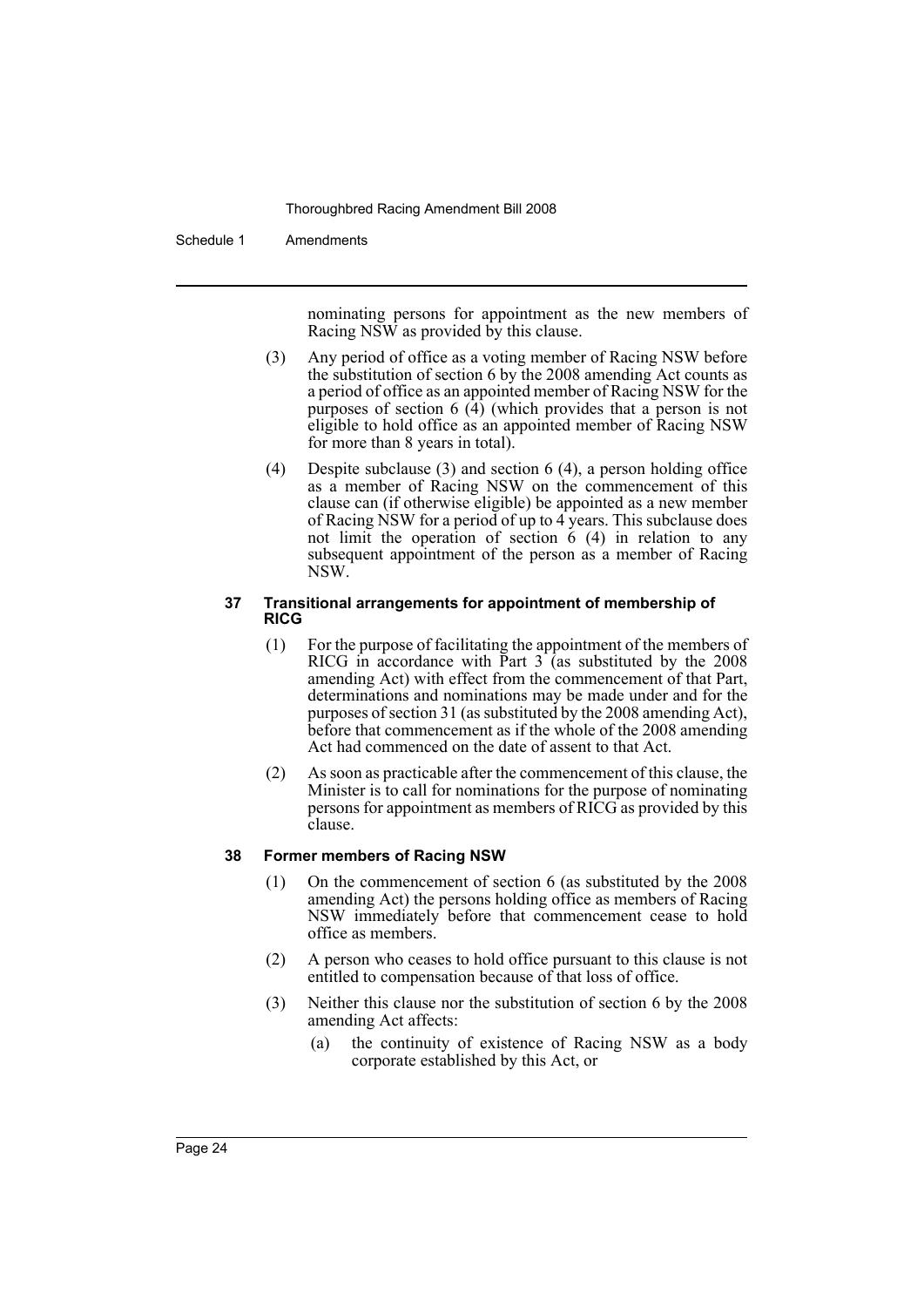Amendments **Amendments** Schedule 1

- (b) the continuity of operation of any decision made or other action taken by the members of Racing NSW before ceasing to hold office under this clause, or
- (c) the continuity of employment of the Chief Executive and other members of staff of Racing NSW.

#### **39 Dissolution of RIPAC**

- (1) On the commencement of Part 3 (as substituted by the 2008 amending Act):
	- (a) the Racing Industry Participants Advisory Committee is dissolved, and
	- (b) the persons holding office as members of that committee cease to hold office as members.
- (2) A person who ceases to hold office pursuant to this clause is not entitled to compensation because of that loss of office.

#### **40 Distribution of profits to Consolidated Fund**

Any profits of Racing NSW not distributed to the Consolidated Fund in compliance with section 28 before the repeal of that section by the 2008 amending Act are not required to be distributed to the Consolidated Fund.

#### **41 Functions of members during caretaker period**

- (1) On and from the date of introduction into Parliament of the Bill for the 2008 amending Act, the members of Racing NSW who hold office before the substitution of section 6 by that Act are entitled to exercise their functions in a manner that is consistent with any convention or practice as to the exercise of functions by members of a body pending the appointment of a new membership of the body.
- (2) This clause is taken to have operated from that date of introduction.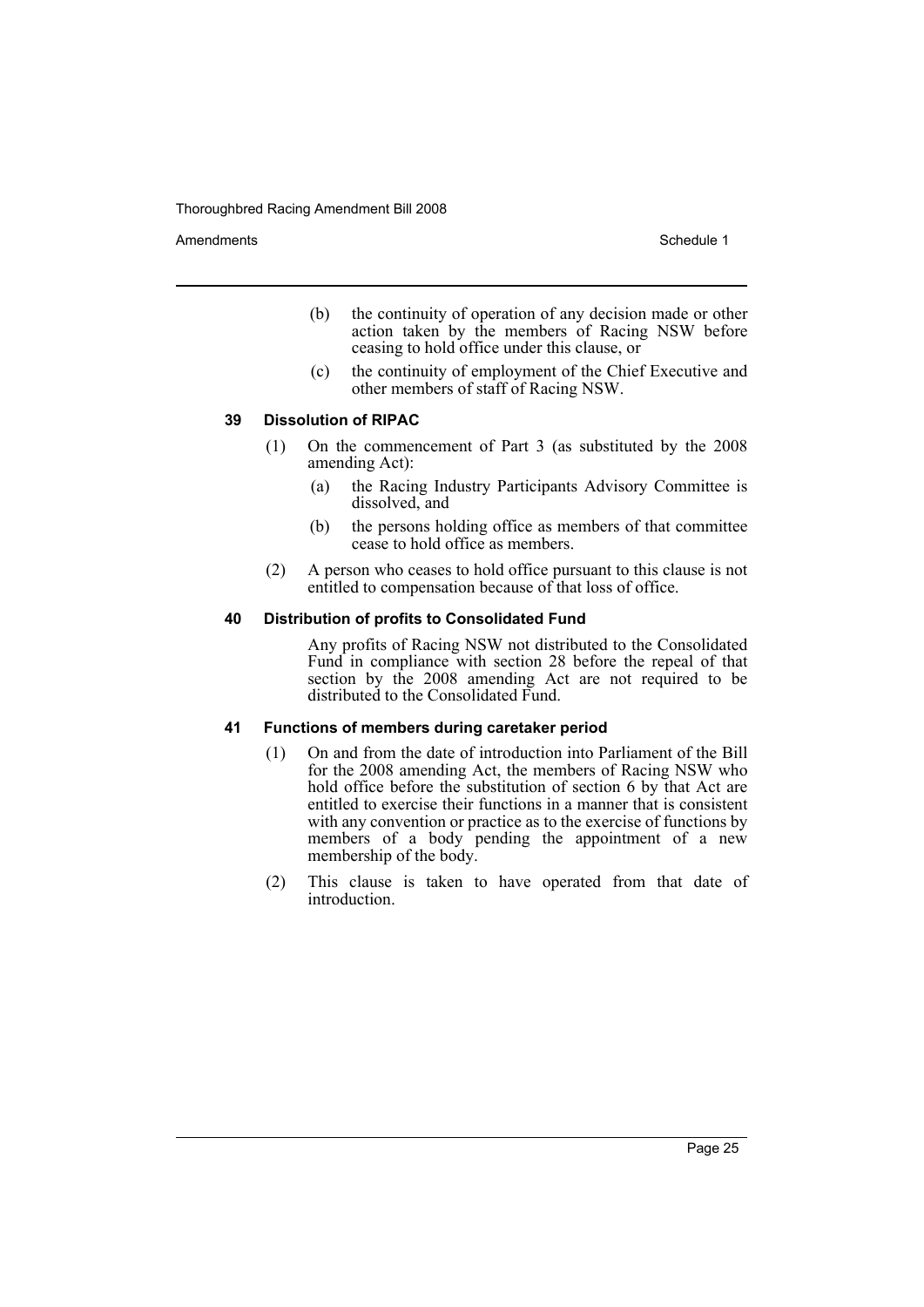Schedule 1 Amendments

### **[33] Schedule 2**

Insert after Schedule 1:

# **Schedule 2 Provisions relating to members and procedure of Appointments Panel**

(Section 7)

#### **1 Membership of Appointments Panel**

- (1) The Appointments Panel is to consist of the following members (who are to be appointed as members by the Minister):
	- (a) one person of the Minister's own choosing, who is to act as Probity Adviser to the Panel,
	- (b) one person who is an elected official of and nominated by the AJC,
	- (c) one person who is an elected official of and nominated by the Sydney Turf Club,
	- (d) one person who is an elected official of and nominated by Unions NSW,
	- (e) one person who is an elected official of and nominated by the Provincial Association of New South Wales,
	- (f) one person who is an elected official of and nominated by Country Racing Council Limited,
	- (g) one person who is an elected official of and nominated by an eligible industry body to represent the interests of owners of thoroughbred racehorses,
	- (h) one person who is an elected official of and nominated by an eligible industry body to represent the interests of breeders of thoroughbred racehorses,
	- (i) one person who is an elected official of and nominated by an eligible industry body to represent the interests of licensed trainers,
	- (j) one person who is an elected official of and nominated by an eligible industry body to represent the interests of licensed jockeys and apprentice jockeys.
- (2) The member appointed to act as Probity Adviser to the Appointments Panel does not have a vote at meetings of the Appointments Panel.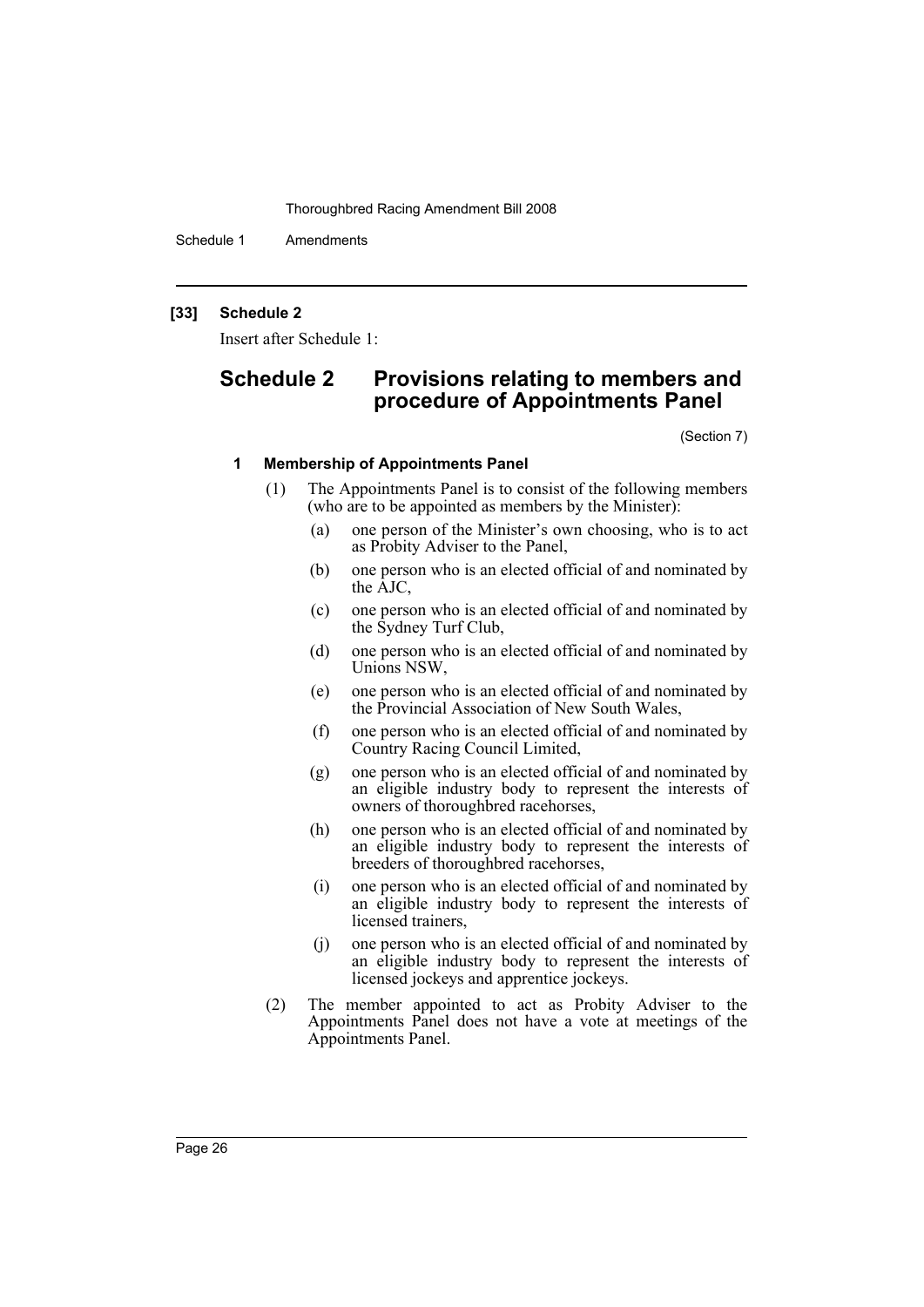Amendments **Amendments** Schedule 1

- (3) The Minister is to determine from time to time the body that is the eligible industry body for the purposes of subclause  $(1)$  (g), (h), (i) or (j). The Minister is to consult with Racing NSW on determinations made by the Minister under this subclause.
- (4) The Minister may give directions as to the manner in which and the time within which nominations are to be made for the purposes of the appointment of members of an Appointments Panel.
- (5) If a body fails to make a nomination for the appointment of a person as a member of an Appointments Panel in the manner and within the time directed by the Minister, the appointment is not to be made and the Appointments Panel is nevertheless properly constituted.
- (6) If a body required to make a nomination changes its name or ceases to exist, the Minister may permit the functions of the body under this clause to be exercised by the body under its changed name or by a body that appears to the Minister to be the body's successor.
- (7) In this clause:

*elected official* of a body means a person who holds an office in the body, or in the governing body of the body, to which the person has been elected.

# **2 Eligibility for membership of Panel**

- (1) A person is not eligible to be a member of the Appointments Panel if the person:
	- (a) is a member of RICG, or
	- (b) is currently, or during the previous 10 years has been, warned off, disqualified or named on the Forfeits List under the Australian Rules of Racing, or
	- (c) during the previous 10 years has been convicted in New South Wales of an offence that is punishable by imprisonment for 12 months or more, or convicted elsewhere than in New South Wales of an offence that, if committed in New South Wales, would be an offence so punishable, or
	- (d) is an undischarged bankrupt or is taking advantage of the laws in force for the time being relating to bankruptcy, or
	- (e) is a mentally incapacitated person.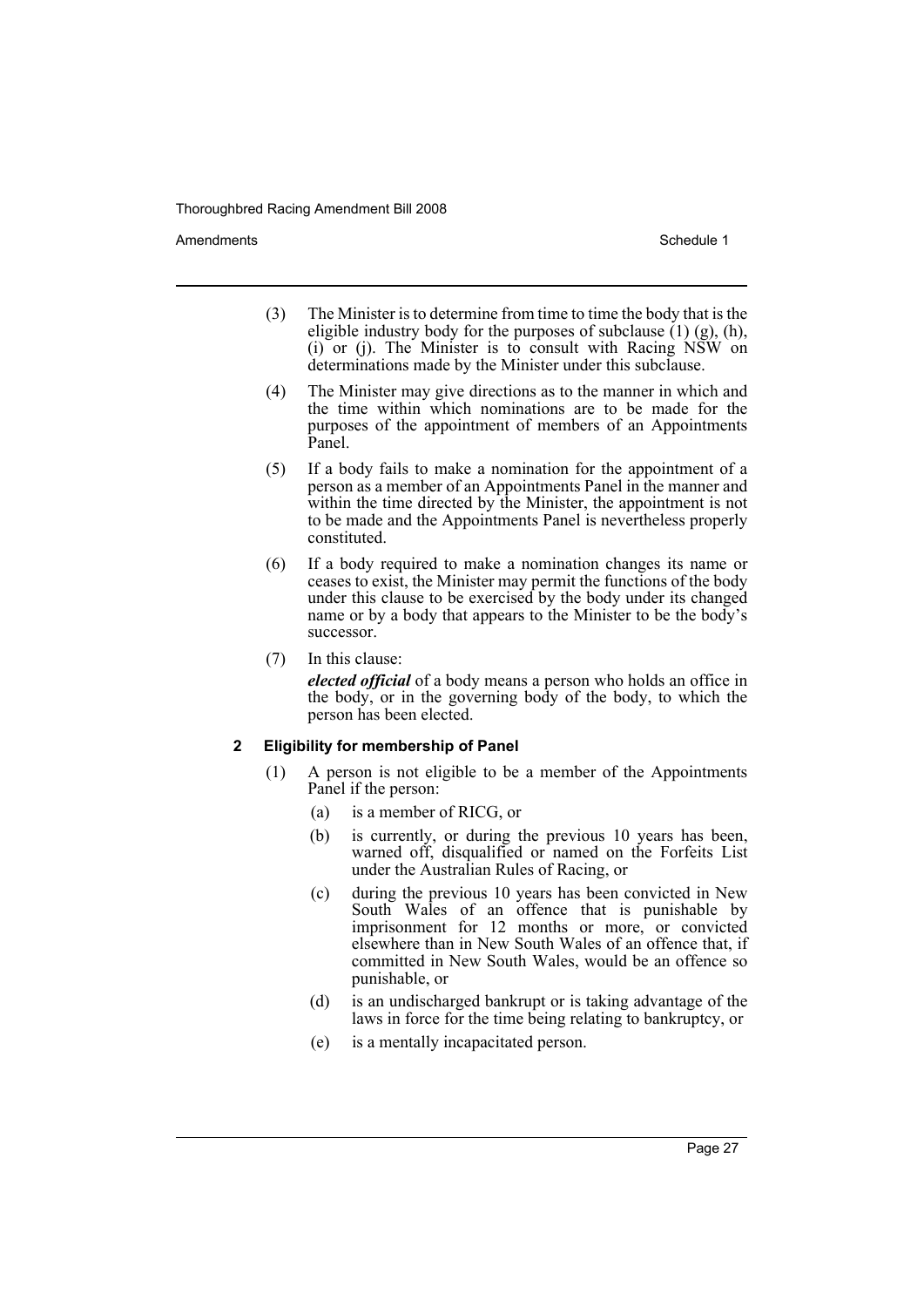Schedule 1 Amendments

(2) A person is not eligible to be appointed as a member of the Appointments Panel unless the person has been the subject of a probity check by Racing NSW.

#### **3 Period for which Appointments Panel is convened**

The Appointments Panel is to be convened for such period as may be necessary for the Panel to make the nominations for which it was convened.

#### **4 Conditions of office**

- (1) The conditions on which a member of the Appointments Panel holds office are to be as determined by the Minister.
- (2) The members of the Appointments Panel other than the Probity Adviser are honorary members and no remuneration is payable to them in respect of the duties they perform as members. The members are however entitled to be reimbursed by Racing NSW for reasonable expenses (such as for travel or accommodation) that they may incur in attending meetings of the Appointments Panel.
- (3) The Probity Adviser is entitled to be paid remuneration as determined by the Minister.

#### **5 Chairperson of Panel**

- (1) The Appointments Panel is to elect a Chairperson from among its members.
- (2) The Appointments Panel may remove a person from office as Chairperson of the Panel at any time.
- (3) A person ceases to hold office as Chairperson if the person:
	- (a) resigns the office by instrument in writing addressed to the Minister and the Appointments Panel, or
	- (b) is removed from that office by the Appointments Panel, or
	- (c) ceases to hold office as a member of the Appointments Panel.
- (4) To be elected or removed from office as Chairperson requires a simple majority of the members present and voting at a meeting of the Appointments Panel at which a quorum is present.
- (5) The Chairperson does not cease to be a member of the Appointments Panel merely because he or she ceases to be Chairperson.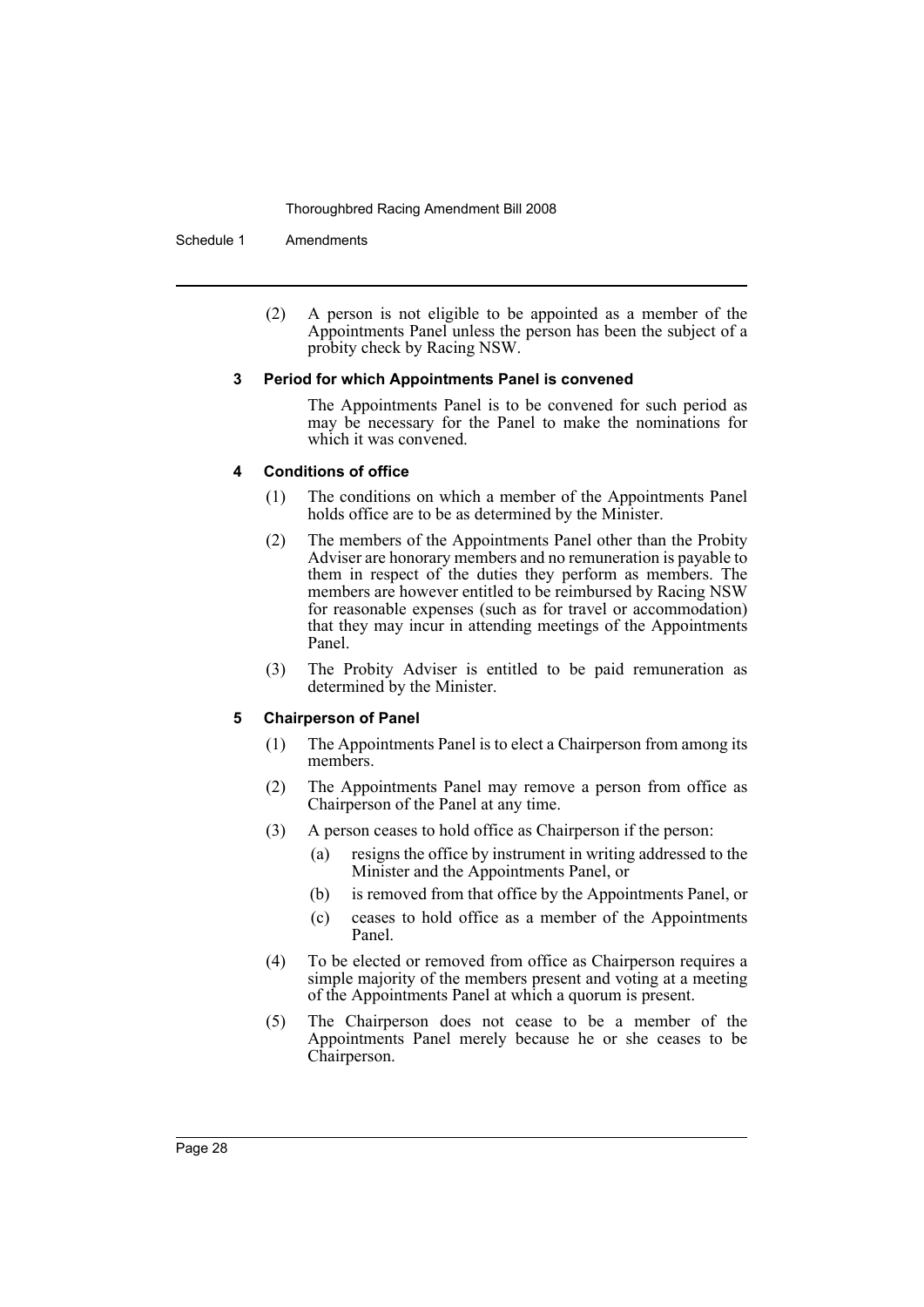Amendments **Amendments** Schedule 1

#### **6 Casual vacancies**

- (1) A member of the Appointments Panel vacates office if the member:
	- (a) dies, or
	- (b) resigns the office by instrument in writing addressed to the Minister and the Panel, or
	- (c) is absent from 2 consecutive meetings of the Panel of which reasonable notice has been given to the member personally or by post, except on leave granted by the Panel or unless, before the expiration of 4 weeks after the last of those meetings, the member is excused by the Panel for having been absent from those meetings, or
	- (d) becomes bankrupt, applies to take the benefit of any law for the relief of bankrupt or insolvent debtors, compounds with his or her creditors or makes an assignment of his or her remuneration for their benefit, or
	- (e) becomes a mentally incapacitated person, or
	- (f) is convicted in New South Wales of an offence that is punishable by imprisonment for 12 months or upwards or is convicted elsewhere than in New South Wales of an offence that if committed in New South Wales would be an offence so punishable, or
	- (g) becomes a person who is not eligible to be a member, or
	- (h) is a member on the nomination of a body and that nomination is withdrawn by the body or the body ceases to exist, or
	- (i) is removed from office by the Minister under subclause (2).
- (2) The Minister may, on the recommendation of the Appointments Panel, remove a member of the Panel from office for incapacity, incompetence or misbehaviour.

#### **7 Filling of vacancy in office of member**

When the office of a member of the Appointments Panel becomes vacant, a person is to be appointed to fill the vacancy in the same way (and on the same nomination) as the person whose office has become vacant was appointed.